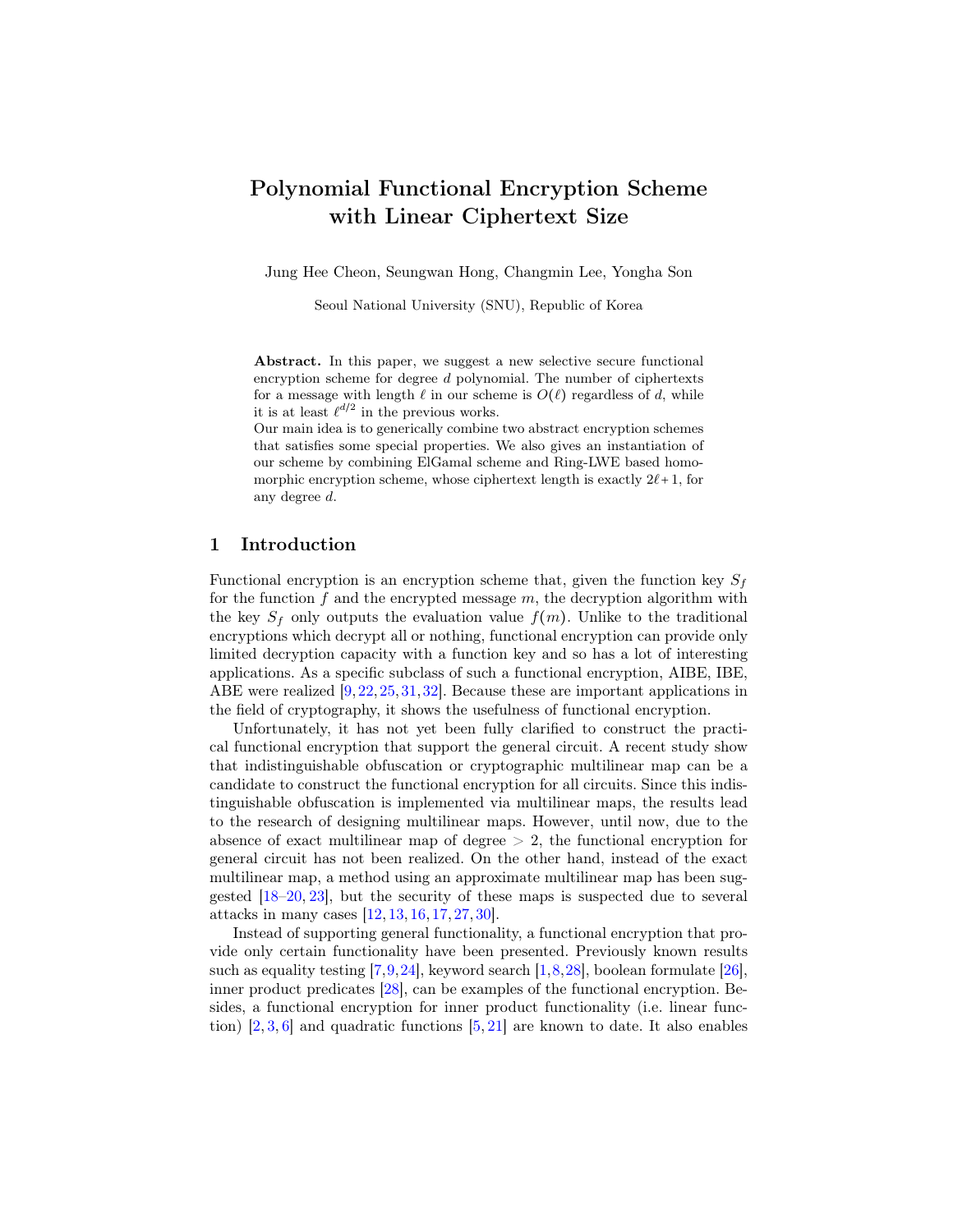numerous applications. In particular, since all multivariate polynomial functions are represented by the inner product of the monomials, the functional encryption for general polynomial can be constructed using the functional encryption for inner product. In this case, however, ciphertexts of  $\ell^d$  monomials are needed to compute the degree  $d$  polynomial for  $\ell$  messages, which is far from practical. In summary, it remains an open problem to design a secure functional encryption with  $O(\ell)$  ciphertexts, for degree  $d > 2$  polynomials.

#### 1.1 Our Contribution

In this paper, we provide a new generic construction of functional encryption with  $O(\ell)$  ciphertexts for message vector length  $\ell$  and degree-d polynomial functionality in secret key setting.

More specifically, we illustrate a generic method to construct a functional encryption by combining two encryption schemes satisfying certain properties. Briefly, the first scheme should have a decryption algorithm of linear arithmetic circuit. The second scheme supports module operations among ciphertexts. Refer to Section [3.1](#page-5-0) for more details. We also present the our scheme achieves both function privacy and selective security, which is a security model that declares messages  $M_0$  and  $M_1$  in the semantic security game before generating the master key.

As a concrete example, we suggest a functional encryption scheme for degree-3 polynomial. It is designed by combining a ring LWE based homomorphic encryption scheme and an Elgamal public key encryption scheme. The scheme provides only  $2\ell + 1$  ciphertexts, which is independent to degree. As another option, we propose a way to use the LTV homomorphic encryption scheme instead of ring LWE based scheme. In this case, the number of ciphertexts decreased to by  $\ell + 1$ .

Technical Overview. Here, we describe some intuitions with respect to construction idea and its security proof. First we recall the Abdella *et al.*'s functional encryption scheme for inner product functionality (for short, IPE scheme). In order to evaluate  $\langle \vec{m}, \vec{f} \rangle$  for a message vector  $\vec{m} = (m_1, \dots, m_\ell) \in \mathbb{Z}^\ell$  and coefficients  $\vec{f} = (f_1, \dots, f_\ell) \in \mathbb{Z}^\ell$ , it is the main idea of the IPE scheme to encrypt the each message entry  $m_i$  using a module encryption scheme, which is an encryption scheme supporting scalar multiplication and addition between ciphertexts. Then, by its properties, it multiplies the  $f_i$  coefficient and adds all ciphertexts to get the ciphertext of  $\langle \vec{m}, \vec{f} \rangle$ . Additionally the IPE scheme would have a special public information  $S_{\vec{f}}$  that helps one to only decrypt the ciphertext. It implies that we obtain the inner product value of  $\vec{m}$  and  $\vec{f}$ .

Now we consider the functional encryption for a polynomial function of order greater than 1. For the sake of simplicity, we only consider degree  $d = 2$  polynomial F here. For an  $\ell$ -length message vector  $\vec{m} = (m_i)$ , degree 2 polynomial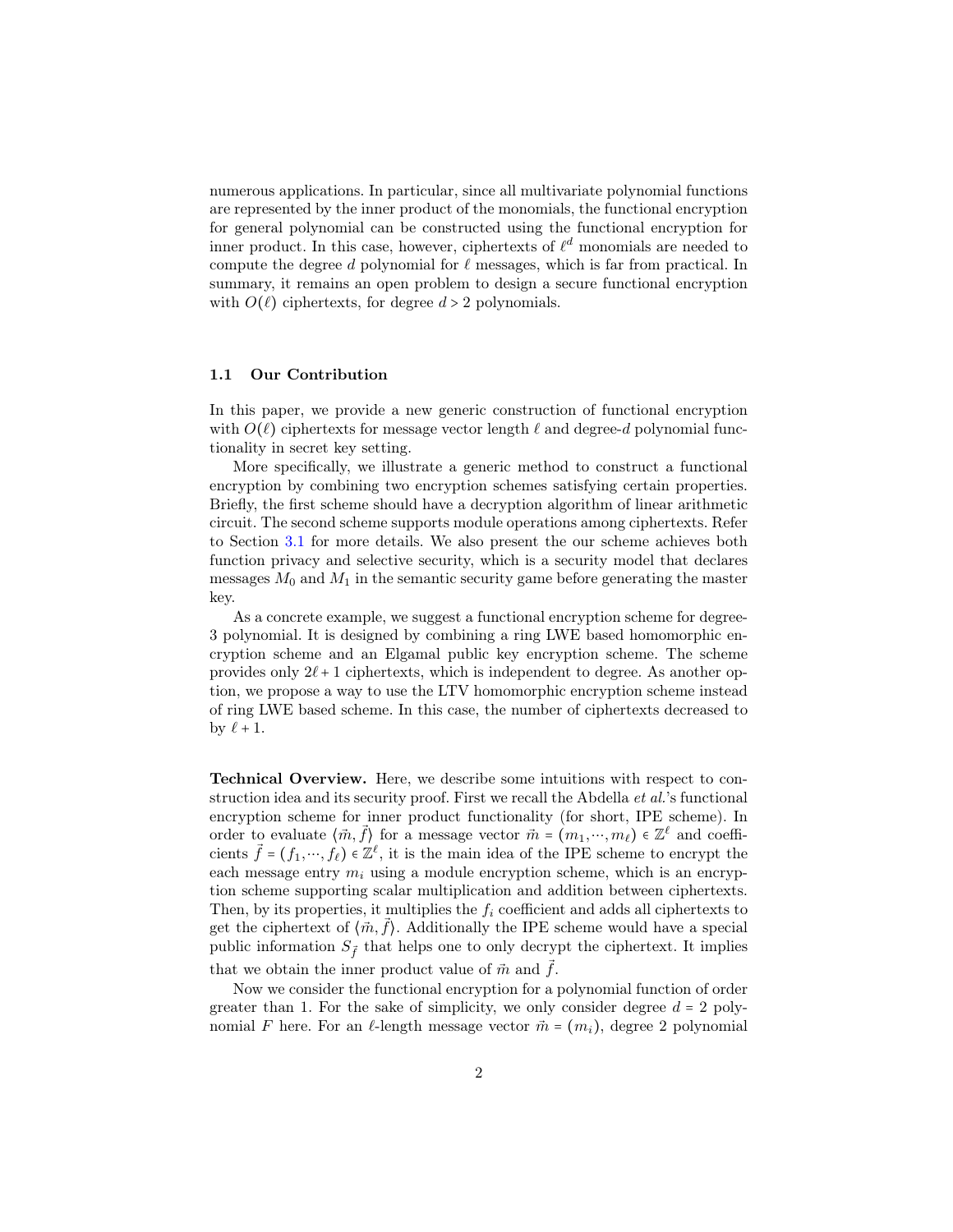function  $F(\vec{m})$  can be represented by

$$
F(\vec{m}) = \sum_{0 \le i,j \le \ell} F_{i,j} \cdot m_i \cdot m_j
$$

for some coefficient  $F_{i,j}$ . The representation implies that ciphertexts for all monomials of  $m_i \cdot m_j$  is enough to evaluate function F like the existing IPE schemes. However, since existing IPE schemes do not support multiplication between ciphertexts, it looks nontrivial to devise a scheme of linear ciphertext size.

Our main idea is to use a hybrid technique, proposed by Cheon et al. [\[15\]](#page-18-11). In other words, we propose a functional encryption scheme by combining a scheme LDE, that provide a decryption circuit using only a linear arithmetic and an  $\mathcal R$  module encryption scheme RMod, where the ring  $\mathcal R$  is a underlying space of LDE's ciphertext.

For the sake of simplicity, we assume that the encryption of  $\mathsf{LDE}.\mathsf{Enc}\left(\mathsf{sk}_i, m_i\right)$ with secret key  $\mathsf{sk}_i$  is decrypted with just multiplication, i.e.  $m_i = \mathsf{LDE}.\mathsf{Enc}\left(\mathsf{sk}_i, m_i\right)$ sk<sub>i</sub> Therefore, from each ciphertext of  $m_i$   $1 \leq i \leq \ell$  encrypted by LDE, one can generate the encryption of  $m_i \cdot m_j$ , say LDE. Enc (sk<sub>i,j</sub>,  $m_i \cdot m_j$ ) by multiplying each ciphertexts, where  $\mathsf{sk}_{i,j} \coloneqq \mathsf{sk}_i \cdot \mathsf{sk}_j$  is the its secret key.

Now, to convert this ciphertext to that of module scheme, so called RMod, we provide evaluation keys. They are all encrypted with LDE's secret key with module scheme and of the form  $RMod.Enc(sk_{i,j})$  (to simplify, we omit the secret key of RMod as an input of algorithm RMod.Enc). We put here a coefficient factor  $F_{i,j}$  so that we can naturally obtain the ciphertext of  $F_{i,j} \cdot m_i \cdot m_j$ . In other words, encryptions RMod.Enc( $F_{i,j} \cdot sk_{i,j}$ ) are published. Then, by multiplying it to LDE.Enc (s $k_{i,j}, m_i \cdot m_j$ ), we obtain intermediate term, which can be expressed as follows.

$$
LDE.Enc(s_{i,j}, m_i \cdot m_j) \cdot RMod.Enc(F_{i,j} \cdot sk_{i,j})
$$
  
= RMod.Enc(F\_{i,j} \cdot sk\_{i,j} \cdot LDE.Enc(s\_{i,j}, m\_i \cdot m\_j))  
= RMod.Enc(F\_{i,j} \cdot m\_i \cdot m\_j)

Since RMod encryption scheme supports addition, by adding the all intermediate term, we then get the encryption of  $F(\vec{m})$  for the RMod scheme. Finally, by decrypting the ciphertext using a special form, denoted  $c_0$ , which plays a similar role to the function key  $S_F$  in the Abdella *et al.*'s IPE scheme, we can recover the evaluation value  $F(\vec{m})$ .

To proceed to security proof, we observe that the public information that an adversary can obtain consists of

- 1) Ciphertexts  $c_i$  encrypted by LDE,
- 2) Encrypted secret information  $sk_{i,j}$  related to  $c_i$  encrypted by RMod,
- 3) An additional information  $c_0$  that helps to decrypt RMod.Enc( $F(\vec{m})$ ).

In the case of 1) and 2), for  $T = O(\ell^d)$ , we prove that the semantic security of LDE(with the T number of message query) or RMod(with polynomial number of message query) is not provided if our functional encryption does not satisfy the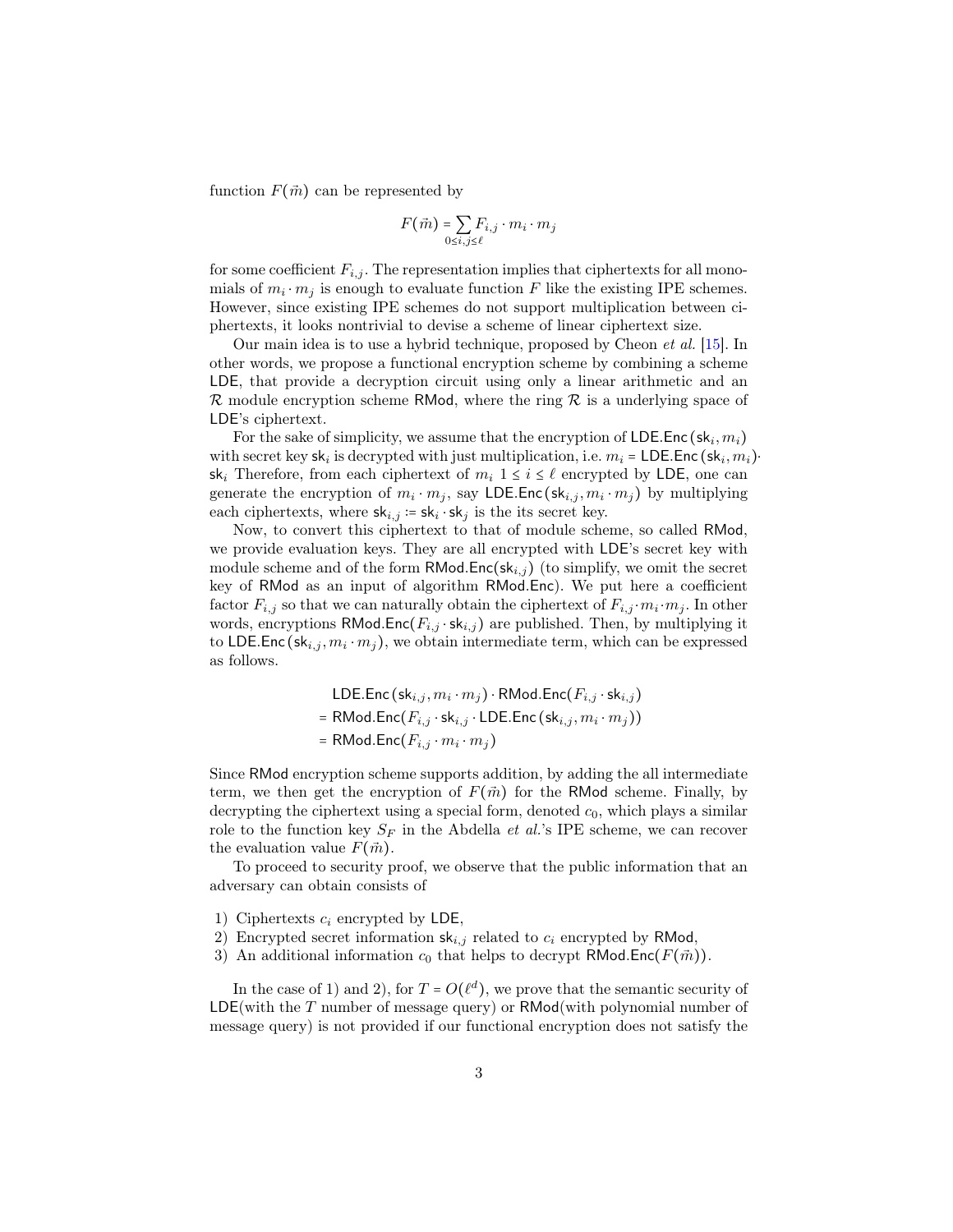semantic security due to 1) or 2) information leakage with  $T$  number of message query. In this argument we use a similar idea to the security proof of Cheon et al.'s hybrid scheme [\[15\]](#page-18-11). In other words, if the two base schemes satisfy the semantic security, 1) and 2) reveals no information. Finally, we show that  $c_0$  can be computed by already revealed information from LDE and RMod, so we can conclude that  $c_0$  do not reveal any other information in hybrid scheme. For more details, please refer the section [3.3.](#page-9-0)

# 2 Preliminary

In this section, we introduce notations used in this paper and recall the basic notions including the functional encryption and the somewhat homomorphic encryption needed to construct our schemes.

**Notation** For any set S, we write |S| by the size of S. We denote  $[n] = \{1, 2, \dots, n\}$ for an positive integer  $n$ . For a positive integer  $p$ , we fix the represents of the group  $\mathbb{Z}_p$  by  $(-p/2, p/2] \cap \mathbb{Z}$ .

Without other special mention, R denotes an abstract ring. We use bold letter to represent a polynomial. A vector having elements in  $\mathcal{R}$  (or polynomial) is denoted with upward arrow as  $\vec{a}$ (or  $\vec{a}$ ), and for a vector  $\vec{a}$ , we denote the *i*-th component of any vector  $\vec{a}$  (or  $\vec{a}$ ) as  $a_i$  (or  $a_i$ ). We also denote a vector by  $(a_i)_{i\in[\ell]}$  when we want to emphasize each entry and the length; if the length is obvious in the context, we simply write it by  $(a_i)$ .

We use ∥⋅∥<sup>∞</sup> to denote the infinity norm of vector. Moreover, for a polynomial  $a, ||a||$  denotes the infinity norm of the coefficient vector.

For a positive integers d and  $\ell$ , we define the set  $\mathcal{I}_{d,\ell}$  by the collection of every multi-subset<sup>[1](#page-3-0)</sup> of  $[\ell]$  having size d. We call an element of  $I \in \mathcal{I}_{d,\ell}$  by an index, and if there is no confusion, we omit the subscripts  $d, \ell$ . For any vector  $\vec{x} = (\mathbf{x}_1, \dots, \mathbf{x}_\ell)$  of ring elements and an index  $I \in \mathcal{I}$ , we define

$$
\boldsymbol{x}^{(I)} = \prod_{i \in I} \boldsymbol{x}_i.
$$

Given two vectors  $\vec{a} = (a_1, \dots, a_m)$  and  $\vec{b} = (b_1, \dots, b_n)$ , the tensor product of  $\vec{a}, \vec{b}$  is defined by  $\vec{a} \otimes \vec{b} = (a_i \cdot b_j)_{(i,j) \in [m] \times [n]}$ . Note that the tensor product of vectors of length  $m$  and  $n$  has the length  $mn$ .

For an algorithm  $A, a \leftarrow A$  means that the algorithm A outputs a. For the distribution D and the set S, the algorithms  $A_{\mathcal{D}}$  and  $A_{\mathcal{S}}$  refer to the algorithm for sampling according to the distribution  $\mathcal D$  and the algorithm for sampling uniformly in the set  $S$ , respectively. If there is no confusion, we abolish the notation of  $d \leftarrow D$  and  $s \leftarrow S$  instead of  $d \leftarrow A_D$  and  $s \leftarrow A_S$ , respectively. When we computing between the outputs of algorithms, we use the operation between algorithms. For instance,  $b = A_1 + A_2$  means that we first sample  $a_1 \leftarrow A_1$  and  $a_2 \leftarrow A_2$ , and then compute  $b = a_1 + a_2$ .

<span id="page-3-0"></span> $^{\rm 1}$  Multiset is modification of the concept of a set that, unlike a set, allows for multiple instances for each of its elements.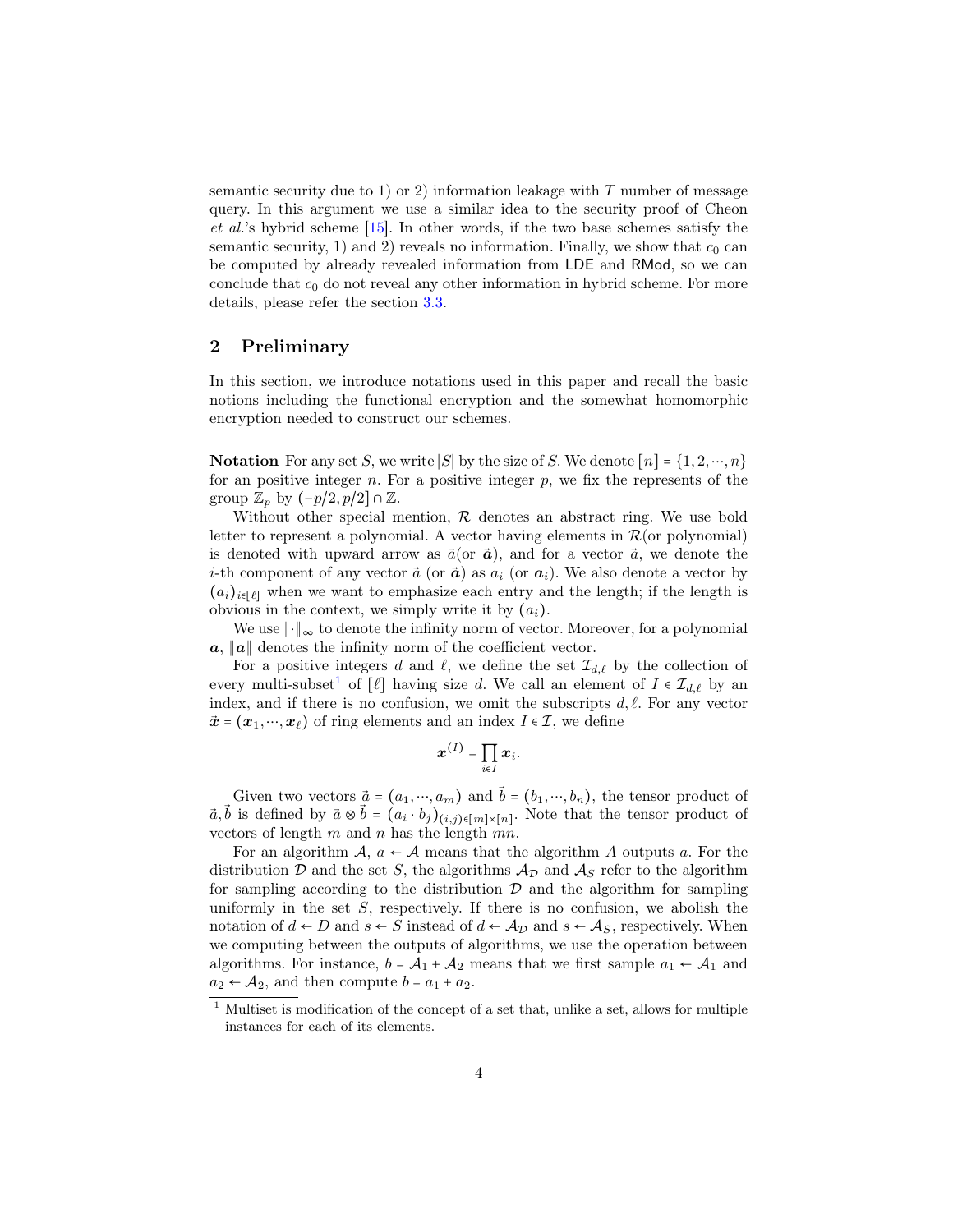#### 2.1 Functional Encryption

We first provide a definition of functionality and a secret key version of functional encryption based on Boneh *et al.*'s paper  $[10]$ . Next, we present security notions of the functional encryption.

**Definition 1 (Functionality).** The functionality  $\mathcal F$  defined over  $(\mathcal K, \mathcal M)$  is a function  $\mathcal{F}: \mathcal{K} \times \mathcal{M} \to \mathcal{Y}$ , where  $\mathcal{K}, \mathcal{M}$ , and  $\mathcal{Y}$  are the key space, the message space, and the output space, respectively.

Definition 2 (Secret key Functional Encryption (sFE)). The secret key functional encryption for a functionality  $\mathcal F$  over  $(\mathcal K,\mathcal M)$  consists of the algorithms (FE.Setup, FE.KeyGen, FE.Enc, FE.Dec). Each algorithm is defined by

- $-$  FE.Setup( $1^{\lambda}$ ) : This algorithms runs following two subalgorithms :
	- FE.Param $(1^{\lambda})$ : Given security parameter  $\lambda$ , output public parameter pp.
	- FE.SkGen(pp) : Given public parameter pp, output master secret key msk. Then output (pp, msk).
- FE.KeyGen(msk, k): For a key  $k \in \mathcal{K}$  and a master secret key msk, KeyGen outputs a secret key  $sk_k$ .
- FE.Enc(msk, m) : For a message  $m \in \mathcal{M}$  and a master secret key msk, Enc outputs a ciphertext Ct.
- FE.Dec(sk<sub>k</sub>, Ct) Given a secret key sk<sub>k</sub> and a ciphertext Ct, Dec outputs  $y \in \mathcal{Y}$ .

and satisfy the correctness condition:  $y = \mathcal{F}(k,m)$  with overwhelming probability.

We remark that every algorithms defined after Setup need the public parameter pp as its input. However, we omit it for the sake of simplicity.

Security Intuitively, indistinguishability security model of sFE is to distinguish between the functional encryption of one input  $m_0 \in \mathcal{M}$  and that of another  $m_1 \in \mathcal{M}$ , if one can only obtain secret keys for a functions which output the same values on  $m_0$  and  $m_1$ . Depending on whether the two challenge inputs  $(m_0, m_1)$  are chosen adaptively or fixed, adaptive indistinguishability functional security and selective one are defined.

Since, in this work, we are mainly interested in the later security model, we only provide the definition of the selective security against  $T$  number of chosenplaintext attacks via the security game below.

<span id="page-4-0"></span>Definition 3 (T-Selective-Message IND security with function Privacy for sFE(T-SEL-IND-FP)). There are two participants in T-SEL-IND-FP game. An adversary A wants to show its ability to break the IND security of chosen sFE scheme with  $T$  number of selected messages and a challenger  $C$  wants to make sure the A's argument is correct. For each purpose, they proceed the following game.

1. C generates  $pp \leftarrow$  FE. Param and gives pp to A.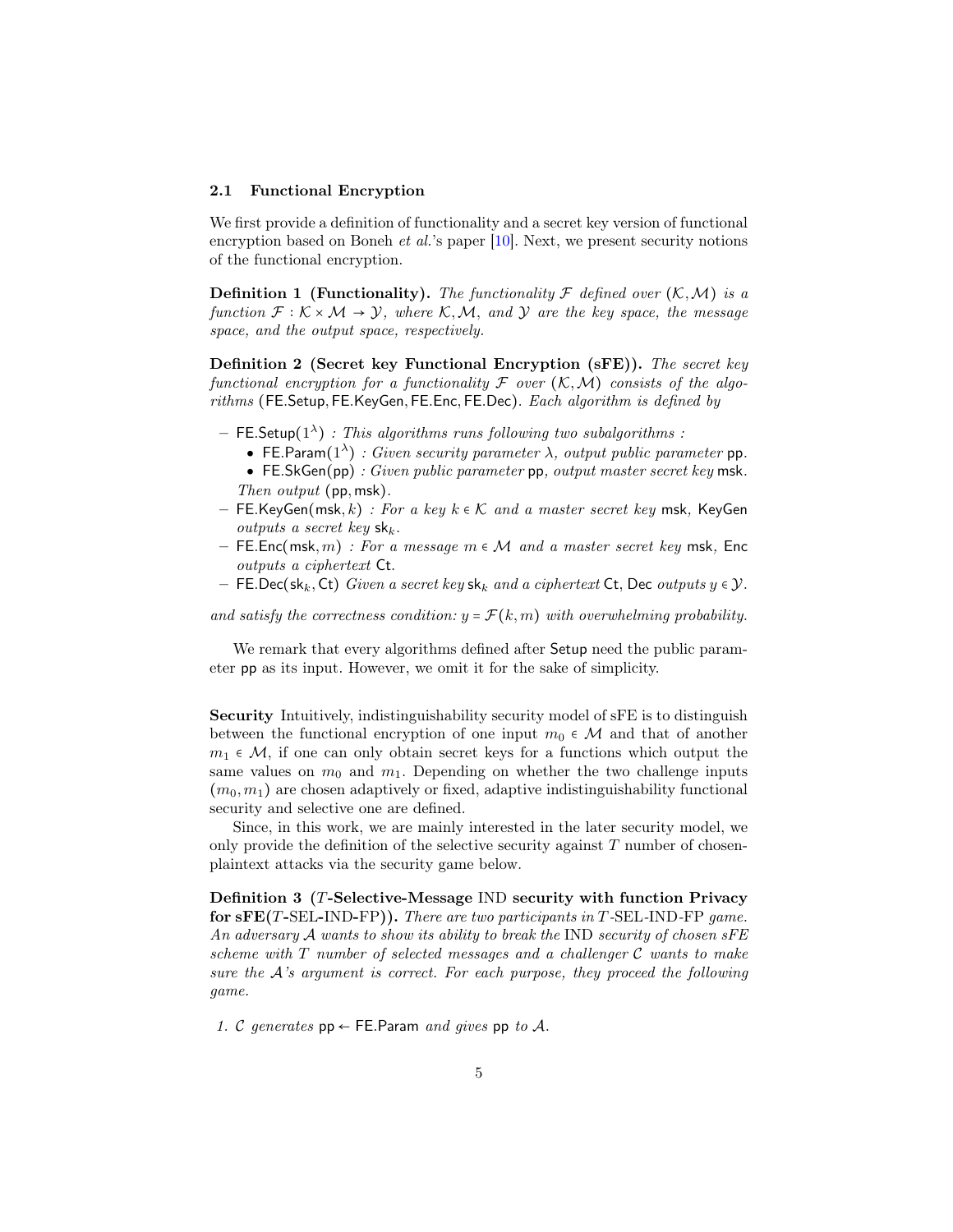- 2. A chooses  $\vec{m}^0 = (m_1^0, m_2^0, \cdots, m_T^0), \vec{m}^1 = (m_1^1, m_2^1, \cdots, m_T^1) \in \mathcal{M}^T$  and gives  $(\vec{m}^0, \vec{m}^1)$  to C.
- 3. C generates msk  $\leftarrow$  FE.SkGen. Then C chooses random bit  $b \leftarrow \{0,1\}$  and gives key generating oracle  $\mathsf{FE}.\mathsf{KeyGenO}_{\mathsf{msk},b}(\,\cdot\,,\,\cdot\,,\vec{m}^0,\vec{m}^1)$  that can be used polynomially many times to A. This oracle is defined as follows.
	- $-$  FE.KeyGen $\mathsf{O}_{{\sf msk},b}(k^0,k^1,\vec{m}^0,\vec{m}^1)$  :  $Given\,\, k^0,k^1\,\, \epsilon\,\,\mathcal{K},\,\,this\,\,oracle\,\, checks$ whether k satisfies  $\mathcal{F}(k^0, m_t^0) = \mathcal{F}(k^1, m_t^1)$  for all  $t \in [T]$ . If so, the oracle returns  $SK_k \leftarrow$  FE.KeyGen(msk,  $k^b$ ). Otherwise it returns nothing.
- 4. C gives  $\{c_t = \text{FE}.\text{Enc}(\text{msk}, m_t^b)\}_{t \in [T]}$  to A.
- 5. A outputs  $b' \in \{0, 1\}$ .

We define the advantage of  $A$  in this game by

$$
\mathsf{Adv}_{\mathcal{A}}^{\mathsf{FE}\text{-}\mathit{T}\text{-}\mathsf{SEL}\text{-}\mathsf{IND}\text{-}\mathsf{FP}} = |\mathsf{Pr}[b = b'] - \frac{1}{2}|.
$$

We say the FE scheme satisfies the T-SEL-IND-FP security if there is no PPT adversary A such that  $\mathsf{Adv}_{\mathcal{A}}^{\mathsf{FE-T-SEL-IND-FP}}$  is non-negligible.

Throughout the paper, FE means sFE unless otherwise noted.

# 3 Abstract Description of Our Scheme

In this section, we present our functional encryption scheme for degree-d polynomial funtionality and show that it satisfies T-Sel-Sec security. To follow the common way to write polynomial, we denote the funtionality  $\mathcal F$  of FE scheme as  $\mathcal{F}(F,\vec{x}) = F(\vec{x})$  for  $F \in \mathcal{K}$  and  $\vec{x} \in \mathcal{M}_{FE}$ .

We remark that we can only consider homogeneous polynomials, since every polynomials with  $\ell$  variables can be expressed as a homogeneous polynomial with degree  $\leq 2\ell$ . For instance, the polynomial  $F(x_1, x_2, x_3) = x_1x_2x_3 + 2x_1$  can be represented by  $G(x_1, x_2, x_3, 1, 1)$  where

 $G(x_1, x_2, x_3, x_4, x_5) = x_1x_2x_3 + 2x_1x_4x_5.$ 

#### <span id="page-5-0"></span>3.1 Generalized Encryption Schemes

Our functional encryption scheme is constructed by combining two abstract scheme; LDE and RMod. We first give the description of each scheme, and properties for each scheme to satisfy.

**LDE** : An Encryption Scheme with Linear Decryption Circuit. Let  $\mathcal{R}$ be a ring. An encryption scheme with linear decryption circuit LDE is defined over the following spaces.

– The message space  $\mathcal{M}_{\text{LDE}}$ ,

- The secret key space  $\mathcal{R}^n$  (or a subset of  $\mathcal{R}^n$ ),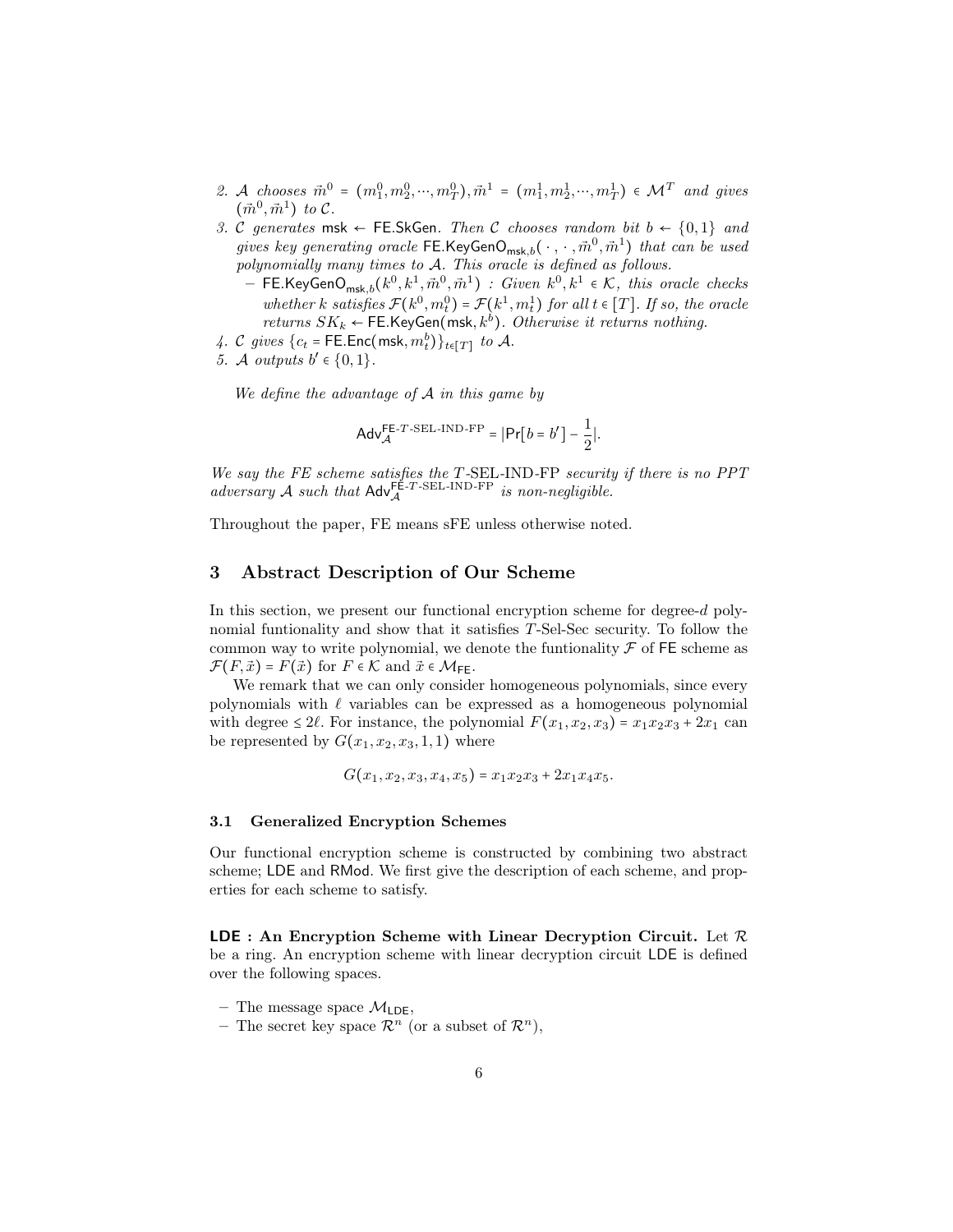– The ciphertext space  $\mathcal{R}^n$ .

We require that LDE includes an encoding algorithm LDE.Ecd that transforms an element  $m \in \mathcal{M}_{\text{LDE}}$  into an element  $\mu \in \mathcal{R}$ . We also have an decoding algorithm LDE.Dcd that *uniquely* determines an element  $m \in \mathcal{M}_{\text{LDE}}$ , given an element  $\mu \in \mathcal{R}$ .

Now LDE is defined by a family of algorithms

(LDE.Param, LDE.SkGen, LDE.Enc, LDE.Dec) ∶

- LDE.Param $(1^{\lambda})$ : Output public parameter  $pp = R$ .
- LDE.SkGen(pp) : Given public parameter pp, output the secret key  $\vec{sk} \in \mathbb{R}^n$ .
- LDE.Enc( $\vec{sk}, m$ ) : Given a secret key  $\vec{sk} \in \mathcal{R}^n$  and a message  $m \in \mathcal{M}_{\mathsf{LDE}}$ , output a ciphertext  $\vec{c} \in \mathcal{R}^n$ .
- LDE.Dec(sk,  $\vec{c}$ ) : Given a secret key sk ∈  $\mathcal{R}^n$  and a ciphertext  $\vec{c}$  ∈  $\mathcal{R}^n$ , compute the inner product  $\mu = \langle \vec{s}, \vec{c} \rangle \in \mathcal{R}$ , and output  $m \leftarrow \text{LDE}.\text{Dcd}(\mu)$ .

We further assume that LDE. Ecd preserves ring operations, and then the tensor product  $\otimes : \mathbb{R}^* \times \mathbb{R}^* \to \mathbb{R}^*$  implies a multiplication between two ciphertexts, while extending ciphertext space and the secret key space  $\mathcal{R}^* = \bigcup$  $\mathcal{R}^n$  (disjoint

 $n\geq 1$ union). More precisely, for two ciphertext  $\vec{c}_1$  and  $\vec{c}_2$  having secret key  $\vec{s}k_1$  and sk<sub>2</sub>, we define  $\vec{c}_{\text{Mult}} = \vec{c}_1 \otimes \vec{c}_2$ ; it holds that

$$
\langle \vec{sk}_1 \otimes \vec{sk}_2, \vec{c}_1 \otimes \vec{c}_2 \rangle = \langle \vec{sk}_1, \vec{c}_1 \rangle \cdot \langle \vec{sk}_2, \vec{c}_2 \rangle.
$$

Note that LDE.Dec algorithm is naturally extended to extended ciphertexts and secret keys.

– LDE.Dec( $\vec{sk}', \vec{c}'$ ) : Given a secret key  $\vec{sk}' \in \mathcal{R}^*$  and a (extended) ciphertext  $\vec{c}' \in \mathcal{R}^*$  having same length, compute the inner product  $\mu = \langle \vec{\mathsf{s}} \vec{\mathsf{k}}', \vec{\mathsf{c}} \rangle \in \mathcal{R}$ , and output *m* ← LDE.Dcd(*μ*).

Finally, since our main concern is ciphertexts of the form  $\otimes_{i=1}^d \vec{c}_i$  where  $\vec{c}_i$ having same length n, we especially denote by  $n_d$  the length of  $\otimes_{i=1}^d \vec{c}_i$ . In the above multiplication, we have  $n_d = n^d$ .

Remark. If the secret key is of the form  $\vec{sk} = (1, sk, \dots, sk^{n-1}) \in \mathbb{R}^n$ , one can define another multiplication for  $\vec{c} = (c_i) \in \mathcal{R}^{n_1}$  and  $\vec{c}_2 = (c'_i) \in \mathcal{R}^{n_2}$  by

$$
\vec{c}_{\text{Mult}} = \left(\sum_{i+j=k} c_i \cdot c'_j\right)_{2 \le k \le n_1 + n_2} \in \mathcal{R}^{n_1 + n_2 - 1}.
$$

This results in  $n_d = 1 + d \cdot (n-1)$ , which is  $O(d \cdot n)$ . It can be easily checked that n'-length ciphertexts are decrypted by  $(1, \mathsf{sk}, \dots, \mathsf{sk}^{n'-1}) \in \mathbb{R}^{n'}$ .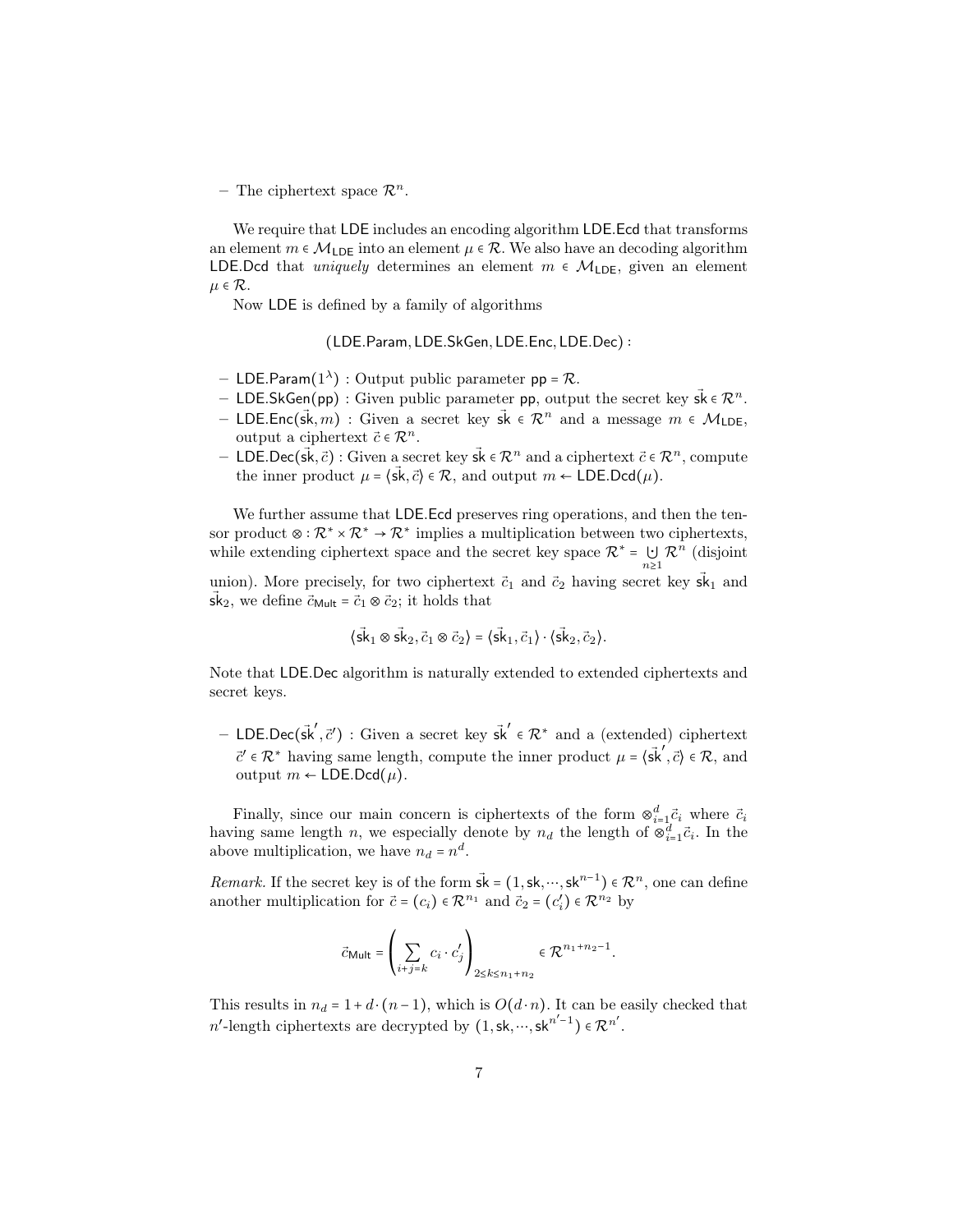**RMod :**  $\mathcal{R}$ **-module Encryption Scheme.** Let  $\mathcal{R}$  be a ring. We use the following spaces.

- The message space  $\mathcal{R}$ .
- The secret key space  $\mathcal{R}$ .
- The randomness space  $\mathcal{R}$ .
- The ciphertext space  $M^2$ , where  $(M, \oplus, \odot)$  is an  $\mathcal{R}$ -module.

Then an  $R$ -module encryption scheme RMod refers to a family of algorithms

(RMod.Param,RMod.SkGen,RMod.Enc,RMod.Dec)

which are defined as below.

- RMod.Param $(1^{\lambda})$ : Output public parameter  $pp = R$ .
- RMod.SkGen(pp) : Given public parameter pp, output a secret key  $sk = s \in \mathcal{R}$ .
- RMod.Enc(sk,  $m$ ) : This algorithm is represented by a subalgorithm RMod.E defined by following :
	- RMod.E(sk,  $m, r$ ) : Given a secret key sk  $\in \mathcal{R}$ , message  $m \in \mathcal{R}$ , and randomness  $r \in \mathcal{R}$ , output an element  $c \in M$ .

Given a secret key sk  $\in \mathcal{R}$  and a message  $m \in \mathcal{R}$ , sample  $r \in \mathcal{R}$ , and output

 $\vec{c}$  = (RMod.E $(1,0,r)$ , RMod.E $(\textsf{sk}, m, r)) \in M^2$ .

– RMod.Dec(sk,  $\vec{c}$ ) : Given a secret key sk ∈ R and ciphertext  $\vec{c} \in M^2$ , output the message  $m \in \mathcal{R}$ .

The algorithm RMod.E has following properties.

– (Module Operations in  $M$ ) : For any  $a \in \mathcal{R}$  and E ciphertexts

 $c_1 \leftarrow \mathsf{RMod}.\mathsf{E}(s_1, m_1, r), c_2 \leftarrow \mathsf{RMod}.\mathsf{E}(s_2, m_2, r),$ 

it holds that

$$
c_1 \oplus c_2 = \mathsf{RMod}.\mathsf{E}(s_1 + s_2, m_1 + m_2, r),
$$
  

$$
a \odot c_1 = \mathsf{RMod}.\mathsf{E}(a \cdot s_1, a \cdot m_1, r)
$$

– (Randomness deletion with zero secret key) : For any random  $r_1, r_2 \in \mathcal{R}$  and  $m \in \mathcal{R}$ ,

$$
RMod.E(0, m, r1) = RMod.E(0, m, r2).
$$

With this condition, one can use  $\mathsf{RMod}\text{.}\mathsf{E}(1,0,r)$  to generate  $\mathsf{RMod}\text{.}\mathsf{E}(s',m',r)$ without knowing r. Note that anyone having  $pp$  can compute  $\mathsf{RMod}.\mathsf{E}(0,1,0),$ and hence we have

$$
(s' \odot \text{RMod.E}(1,0,r)) \oplus (m' \odot \text{RMod.E}(0,1,0))
$$
  
= (RMod.E(s',0,r))  $\oplus$  (RMod.E(0,m',0))  
= (RMod.E(s',0,r))  $\oplus$  (RMod.E(0,m',r))  
= RMod.E(s',m',r)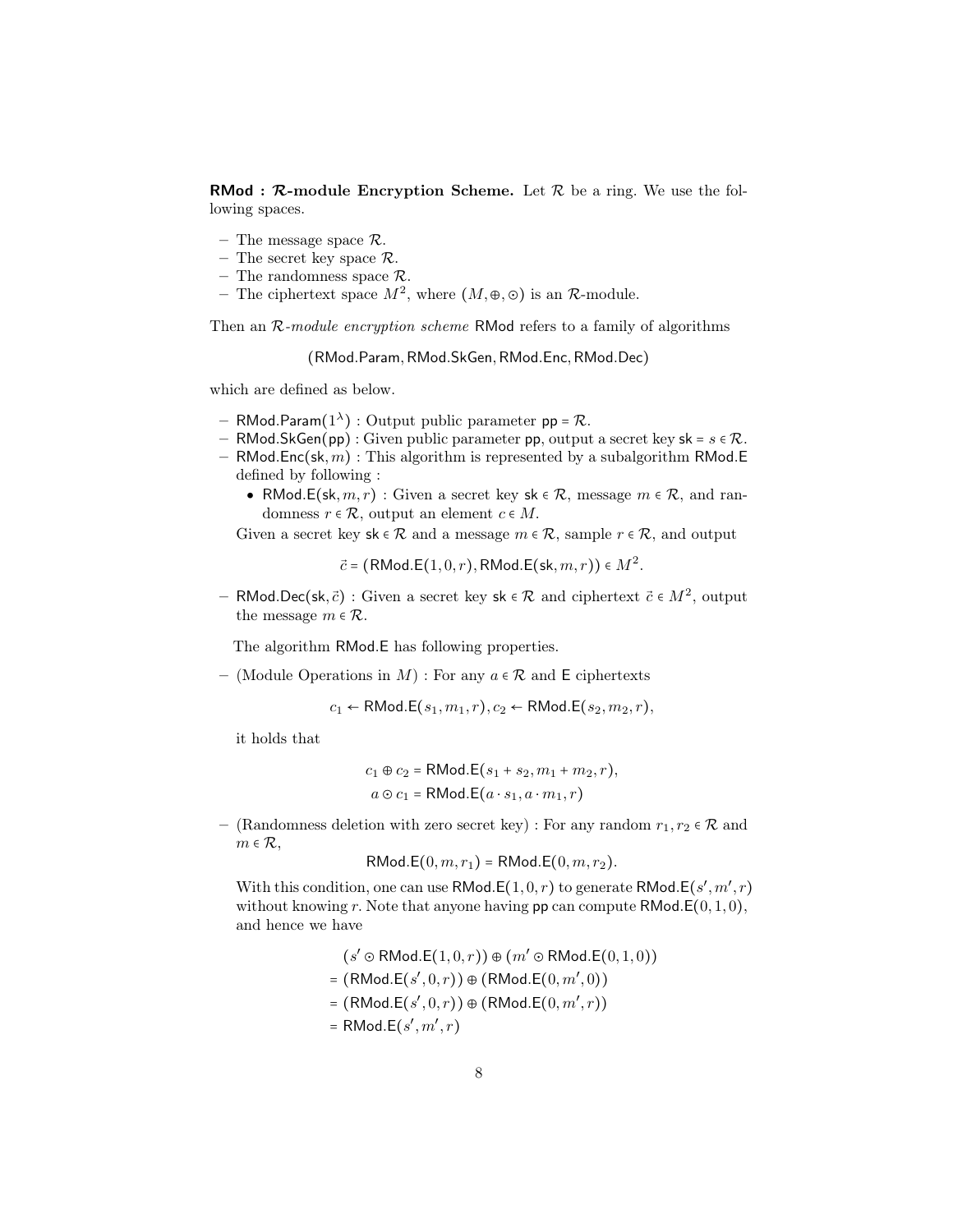Security Models for LDE and RMod. The security model for LDE and RMod directly follows the one for symmetric key encryption. We state the definition of T-IND security model and IND security model for symmetric key encryption in Appendix [A.](#page-20-0)

#### <span id="page-8-0"></span>3.2 Hybrid Construction of FE Scheme from LDE and RMod

In the scheme description, the operator  $\langle \cdot, \cdot \rangle : \mathcal{R}^{n_d} \times \mathcal{R}^{n_d} \to \mathcal{R}$  is focused on the general inner product in  $\mathcal{R}^{n_d}$ . Meanwhile, we can consider another inner product between a vector in  $\mathcal{R}^{n_d}$  and  $M^{n_d}$  via operations ⊕,⊙. We denote this inner product by  $\langle \cdot, \cdot \rangle_M$ . In other words, for  $(c_i)_{i \in [n_d]} \in \mathcal{R}^{n_d}$  and  $(\mathsf{C} \mathsf{t}_i)_{i \in [n_d]} \in M^{n_d}$ , we define

$$
\langle (c_i), (\mathsf{C} \mathsf{t}_i) \rangle_M = \bigoplus_{i \in [n_d]} c_i \odot \mathsf{C} \mathsf{t}_i.
$$

Now we are ready to construct a functional encryption scheme. Our functional encryption scheme can evaluate any degree d polynomial  $F : \mathcal{M}_{\mathsf{FE}}^{\ell} \to \mathcal{M}_{\mathsf{FE}}$ . We observe  $F$  can be represented by

$$
F(\vec{m}) = F(m_1, \cdots, m_\ell) = \sum_{I \in \mathcal{I}} F_I \cdot \vec{m}^{(I)}
$$

for some  $F_I \in \mathcal{R}$ , where the set  $\mathcal I$  consists of all the size d multi-subsets of  $[\ell]$ . Our hybrid functional encryption scheme

$$
FE = (FE. Setup, FE. Key Gen, FE. Enc, FE. Dec)
$$

with  $pp = \{R, \ell, d\}$  is defined as below.

- $-$  FE.Setup $(1^{\lambda}, \ell, d)$  :
	- FE.Param(1<sup> $\lambda$ </sup>) : Run LDE.pp(1<sup> $\lambda$ </sup>) and RMod.pp(1<sup> $\lambda$ </sup>) to get pp<sub>LDE</sub> and  $pp<sub>RMod</sub>$ , respectively. Then construct  $pp<sub>FE</sub>$  from  ${pp<sub>LDE</sub>$ ,  $pp<sub>RMod</sub>}$ . Output  $pp_{FF}$ .
	- FE.SkGen( $pp_{FE}, \ell, d$ ) Set  $pp_{LDE} = pp_{RMod} = \mathcal{R}$  from LDE.Param and RMod.Param with security parameter  $\lambda$ .

Run LDE.SkGen to get  $\vec{sk}_{\text{LDE}}$  and run RMod.SkGen for each  $(I, i) \in \mathcal{I} \times$ 

 $[n_d]$  to get secret keys  $\{s_{I,i} = \textsf{RMod.SkGen}(pp_{\textsf{RMod}})\}_{(I,i)\in\mathcal{I}\times[n_d]}$ . Output

$$
\mathsf{msk} = \{\mathsf{sk}_{\mathsf{LDE}}, \{\vec{s}_I = (s_{I,1}, \cdots, s_{I,n_d})\}_{I \in \mathcal{I}}\}.
$$

– FE.KeyGen(msk, F) : Sample a random element  $r \in \mathcal{R}$  and compute evk<sub>0</sub> = RMod.E(1,0, r). Then for each  $I \in \mathcal{I}$ , compute secret key

$$
\otimes_{i=1}^d \vec{\mathsf{sk}}_{\mathsf{LDE}} \coloneqq (\mathsf{sk}_1^d, \cdots, \mathsf{sk}_{n_d}^d).
$$

Now run RMod.E algorithm with same randomness  $r$  to get

$$
\mathsf{evk}_{I,i} = \mathsf{RMod}.\mathsf{E}(s_{I,i},F_I\cdot\mathsf{sk}_i^d,r)
$$

for  $i \in [n_d]$ . Output  $\mathsf{sk}_F = \{ \mathsf{evk}_0, \{ \mathsf{evk}_I = (\mathsf{evk}_{I,1}, \dots, \mathsf{evk}_{I,n_d}) \}_{I \in \mathcal{I}} \}.$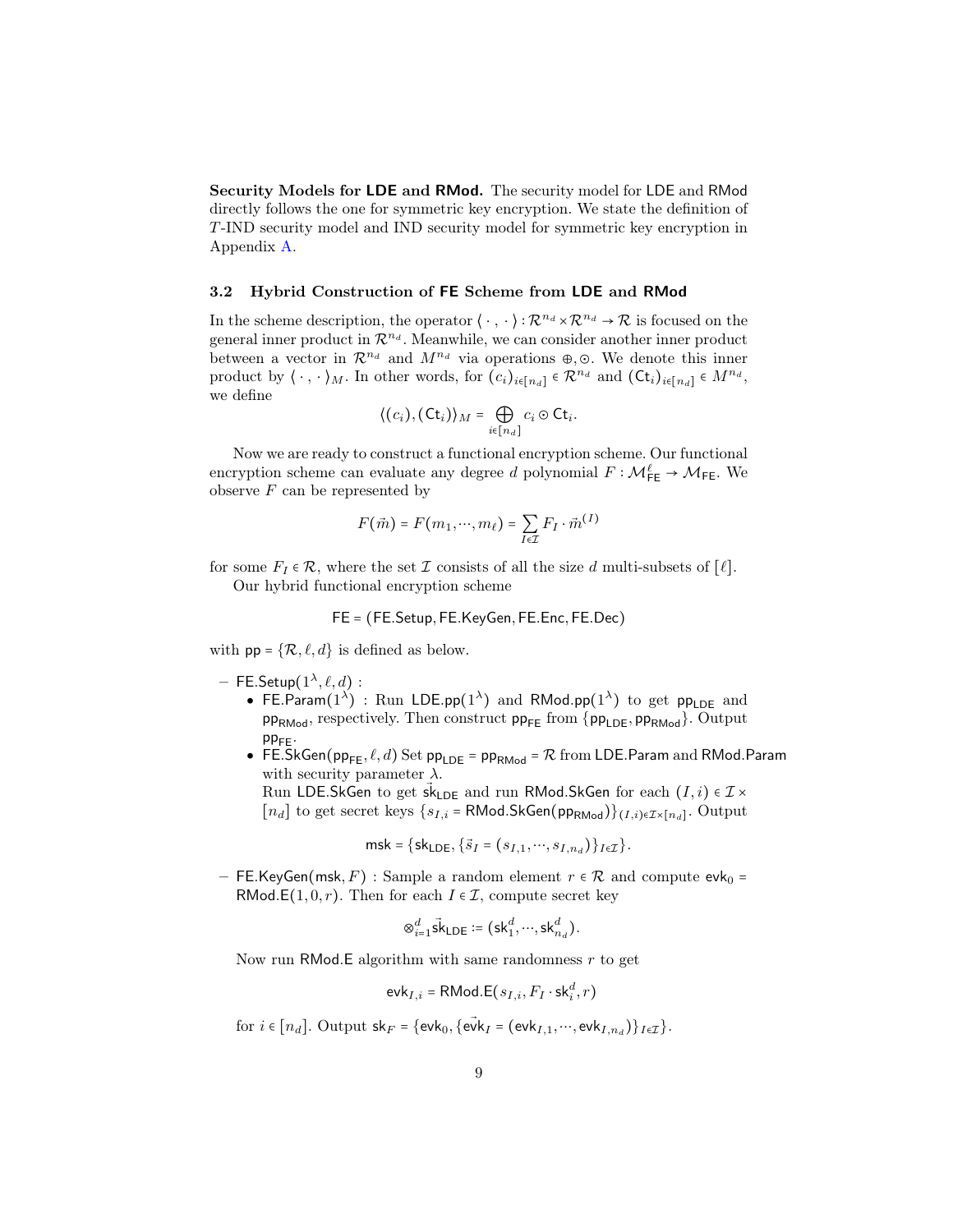- $-$  FE.Enc(pp, msk,  $\vec{m}$  =  $(m_1, ..., m_\ell) \in \mathcal{M}^\ell_{\mathsf{FE}})$  : Compute  $c_i$  = LDE.Enc(sk<sub>LDE</sub>,  $m_i$ ) for  $i \in [\ell]$  and  $c_0 = \sum$  $\sum_{I \in \mathcal{I}} \langle \vec{s}_I, \otimes_{i \in I} c_i \rangle$ . Output  $\mathsf{C} \mathsf{t} = \{c_0, \vec{c} = (c_1, \dots, c_\ell) \}.$
- $-$  FE.Dec(sk<sub>F</sub>, Ct) : Compute

$$
C = \bigoplus_{I \in \mathcal{I}} \langle \otimes_{i \in I} c_i, \vec{\mathrm{ev}} \mathsf{k}_I \rangle_M.
$$

Then compute  $\mu$  = RMod.Dec( $c_0$ , (evk<sub>0</sub>, C))  $\in \mathcal{R}$  and output LDE.Dcd( $\mu$ )  $\in$  $M_{FE}$ .

We remark that, since the coefficients  $F_I$  are encrypted by the RMod encryption scheme, our scheme naturally provides function privacy.

**Correctness.** We denote  $\vec{c}_I = \otimes_{i \in I} \vec{c}_i$ . Then for each index  $I \in \mathcal{I}$ , we know

$$
\vec{c}_I = \text{LDE}.\text{Enc}(\otimes_{i=1}^d \vec{sk}_{\text{LDE}}, \vec{m}^{(I)}) \in \mathcal{R}^{n_d},
$$

which means  $\langle \otimes_{i=1}^d \vec{sk}_{\text{LDE}}, \vec{c}_I \rangle$  = LDE.Ecd $(m^{(I)})$  for some error  $e_I \in R$ . Therefore, it holds that

$$
\langle \vec{c}_I, \vec{\mathbf{ev}} \mathbf{k}_I \rangle_M = \langle \vec{c}_I, (\mathsf{RMod}.\mathsf{E}(s_{I,i}, F_I \cdot \mathsf{sk}^d_i, r))_{i \in n_d} \rangle_M
$$
  
= \mathsf{RMod}.\mathsf{E}(\langle \vec{s}\_I, \vec{c}\_I \rangle, F\_I \cdot \langle \vec{\otimes}\_{i=1}^d \vec{\mathbf{sk}} \mathsf{LDE}, \vec{c}\_I \rangle, r)  
= \mathsf{RMod}.\mathsf{E}(\langle \vec{s}\_I, \vec{c}\_I \rangle, F\_I \cdot \mathsf{LDE}.\mathsf{Ecd}(\vec{m}^{(I)}), r).

Hence we have

$$
C = \bigoplus_{I \in \mathcal{I}} \langle \vec{c}_I, \vec{evk}_I \rangle_M
$$
  
= 
$$
\bigoplus_{I \in \mathcal{I}} \text{RMod.E}(\langle \vec{s}_I, \vec{c}_I \rangle, F_I \cdot \text{LDE.Ecd}(\vec{m}^{(I)}), r)
$$
  
= 
$$
\text{RMod.E}(c_0, \text{LDE.Ecd}(F(\vec{m})), r).
$$

Hence  $\mu$  = RMod.Dec( $c_0$ , (evk<sub>0</sub>, C)) = LDE.Ecd( $F(\vec{m})$ ), and then LDE.Dcd( $\mu$ ) gives  $F(\vec{m})$ .

#### <span id="page-9-0"></span>3.3 Security Proof

In this section, we mainly work on the index set  $\mathcal{I} \times [n_d]$  for evk's and ciphertext space. For the ease of reading, we denote the cardinality of set  $\mathcal{I} \times [n_d]$  by L, and we also denote the index  $(I, i) \in \mathcal{I} \times [n_d]$  by  $j \in [L]$ . In other words, a set(or vector)  $(v_{I,i})_{(I,i)} \in \mathcal{R}$  is identically denoted as  $(v_j)_{j \in [L]}$ .

Additionally, in this proof we only use the inner product in the space  $\mathcal{R}^L$ . We denote this inner product by  $\langle \cdot, \cdot \rangle_L : \mathcal{R}^L \times \mathcal{R}^L \to \mathcal{R}$ , which is defined as

$$
\langle \vec{a}, \vec{b} \rangle_L = \sum_{(I,i) \in N} a_{I,i} \cdot b_{I,i} = \sum_{j \in [L]} a_j \cdot b_j \text{ for any } \vec{a}, \vec{b} \in \mathcal{R}^L.
$$

<span id="page-9-1"></span>The security of our hybrid scheme FE is based of the security of LDE and RMod. We state this fact formally as following theorem.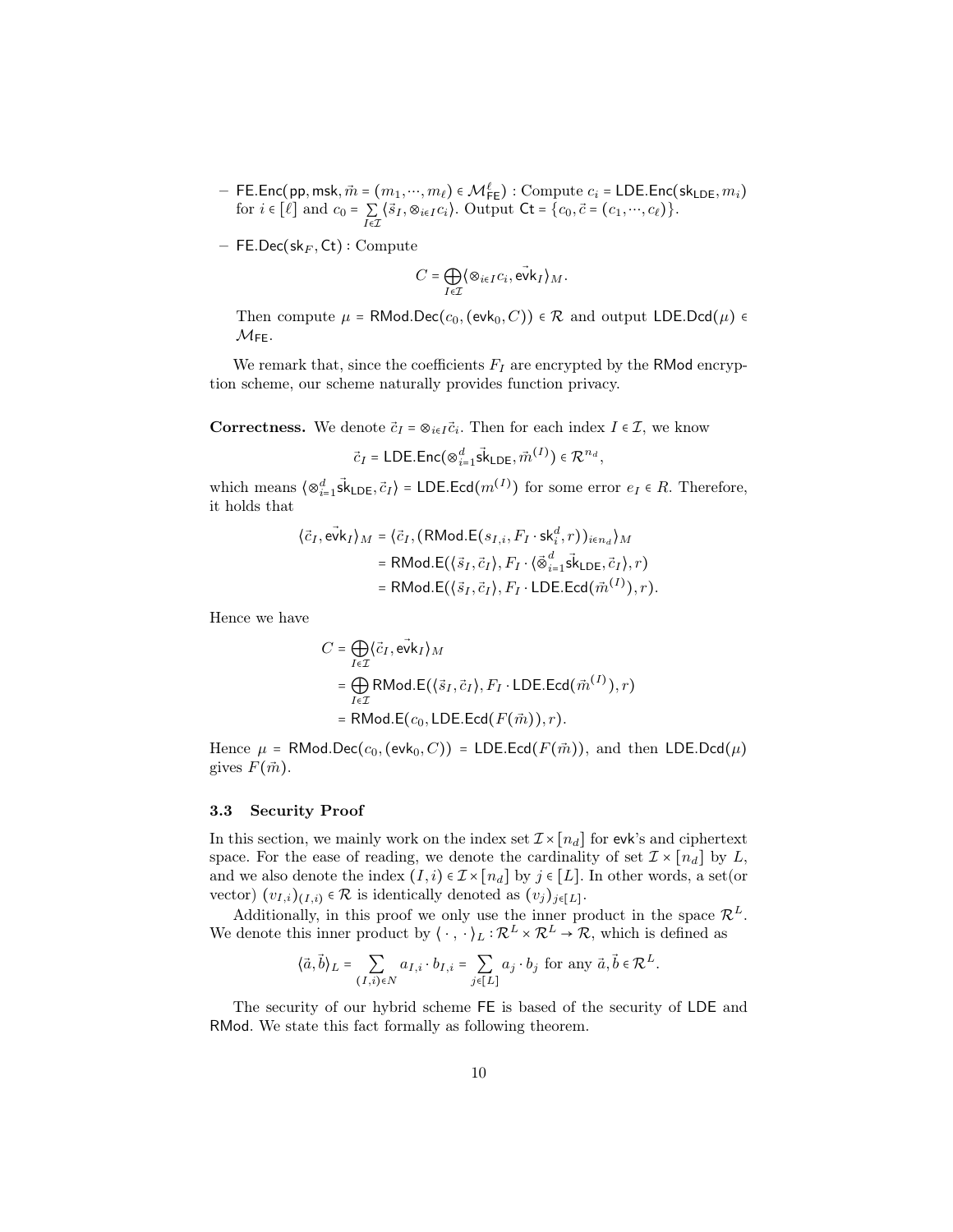**Theorem 1.** For  $\ell < T < |\mathcal{I}_{\ell,d}| \cdot n_d$ , assume that the LDE scheme satisfies T-IND security and the RMod scheme satisfies IND-CPA security. Then our secret key functional encryption scheme FE constructed as Section [3.2](#page-8-0) is T-SEL-IND-FP secure.

The proof of the Theorem [1](#page-9-1) is given in the rest of this section. Our proof is based on the hybrid argument. First, we define the games  $\mathbf{Game}_i$  for  $i = 0, 1, 2$ , and 3. In each game, there exists an adversary  $A$  and plays a game with a challenger C. We denote the advantage of A in  $\text{Game}_i$  by  $\text{Adv}_{\mathcal{A}}^{\text{Game}_i}$ .

**Game**<sub>0</sub> In this game, C and A plays the original selective IND-CPA game for FE scheme. We recall the Definition [3](#page-4-0) by changing variables to fix with our definition of FE scheme.

- 1. C generates  $pp \leftarrow$  FE.Param $(1^{\lambda})$  and gives pp to A.
- 2. A chooses  $M^0 = \{\vec{m}_1^0, \dots, \vec{m}_T^0\}$ ,  $M^1 = \{\vec{m}_1^1, \dots, \vec{m}_T^1\} \in (R_2^{\ell})^T$  and gives them to  $\mathcal{C}.$
- <span id="page-10-0"></span>3. C generates msk = { $s\vec{k}_{\text{LDE}}, \{\vec{s}_I = (s_{I,i})_{i \in [n_d]}\}\$  + FE.SkGen(pp).
- <span id="page-10-1"></span>4. C chooses random bit  $b \leftarrow \{0, 1\}$  and  $\tilde{\mathcal{A}}$  earns the oracle FE.KeyGenO<sub>msk b</sub>( ·  $, \cdot, M^{0}, M^{1}$  that can be used polynomially many times. This oracle works as follows.
	- FE.KeyGenO<sub>msk,b</sub>( $F^0, F^1, M^0, M^1$ ) : Given  $F^{b'}(\vec{x}) = \sum_{I \in \mathcal{I}} F_I^{b'} \vec{x}^{(I)}$  for  $b' \in$  $\{0,1\}$ , the oracle checks whether  $F^0(\vec{m}_t^0) = F^1(\vec{m}_t^1)$  for all  $t \in [T]$  or not. If not, the oracle returns nothing. Otherwise, the oracle chooses a random element  $r_F \leftarrow \mathcal{R}$  and computes the followings :

$$
\mathsf{evk}_0 = \mathsf{RMod}.\mathsf{E}\left(1, 0, r_F\right) \in M
$$
\n
$$
\vec{\mathsf{sk}}_{\mathsf{LDE}}^{(d)} = (\mathsf{sk}_i^{(d)})_{i \in [n_d]} = \otimes_{i=1}^d \vec{\mathsf{sk}}_{\mathsf{LDE}} \in \mathcal{R}^{n_d}
$$
\n
$$
\mathsf{evk}_{I,i} = \mathsf{RMod}.\mathsf{E}\left(\ s_{I,i}, F_I^b \cdot \mathsf{sk}_i^{(d)}, \ r_F\right) \text{ for } (I,i) \in \mathcal{I} \times [n_d]
$$

The oracle defines  $\vec{\text{ev}}k_I = (\text{evk}_{I,i})_{i \in n_d} \in M^{n_d}$  for  $I \in \mathcal{I}$  and returns  $\text{sk}_F =$ {evk<sub>0</sub>, { $e\vec{v}$ k<sub>I</sub>}<sub>I∈*I*</sub>} to *A*.

- <span id="page-10-2"></span>5. C computes  $\mathsf{C}t_t = (c_{t,0}, \vec{c}_t = (c_{t,i} = \mathsf{FE}.\mathsf{Enc}(\mathsf{msk}, m_{t,i}^b))_{i \in [\ell]})$  for  $t \in [T]$ . Then C gives  $\mathsf{C}t = \{\mathsf{C}t_t\}_{t\in[T]}$  to A.
- 6. A outputs  $b' \in \{0,1\}$ .

By the definition, we have  $\mathsf{Adv}_{\mathcal{A}}^{\mathbf{Game}_0} = \mathsf{Adv}_{\mathcal{A}}^{\mathsf{FE}-T\text{-SEL-IND-FP}}.$ 

**Game**<sub>1</sub> In this game, the challenger  $C$  has an additional RMod ciphertext  $\vec{C}$ t<sub>RMod</sub>  $\in M^2$ , which is an encryption of 0. In precise,

$$
\vec{\mathsf{C}}_{\mathsf{tRMod}} = (\mathsf{C} t_{\mathsf{RMod},0}, \mathsf{C} t_{\mathsf{RMod},1}) = (\mathsf{RMod}.\mathsf{E}(1,0,r), \mathsf{RMod}.\mathsf{E}(\mathsf{sk}_{\mathsf{RMod}},0,r))
$$

for some unknown RMod secret key  $sk_{RMod} \in \mathcal{R}$  and a random  $r \in \mathcal{R}$ . Compared to  $Game_0$ , the steps [3,](#page-10-0) [4,](#page-10-1) and [5](#page-10-2) are modified as follows :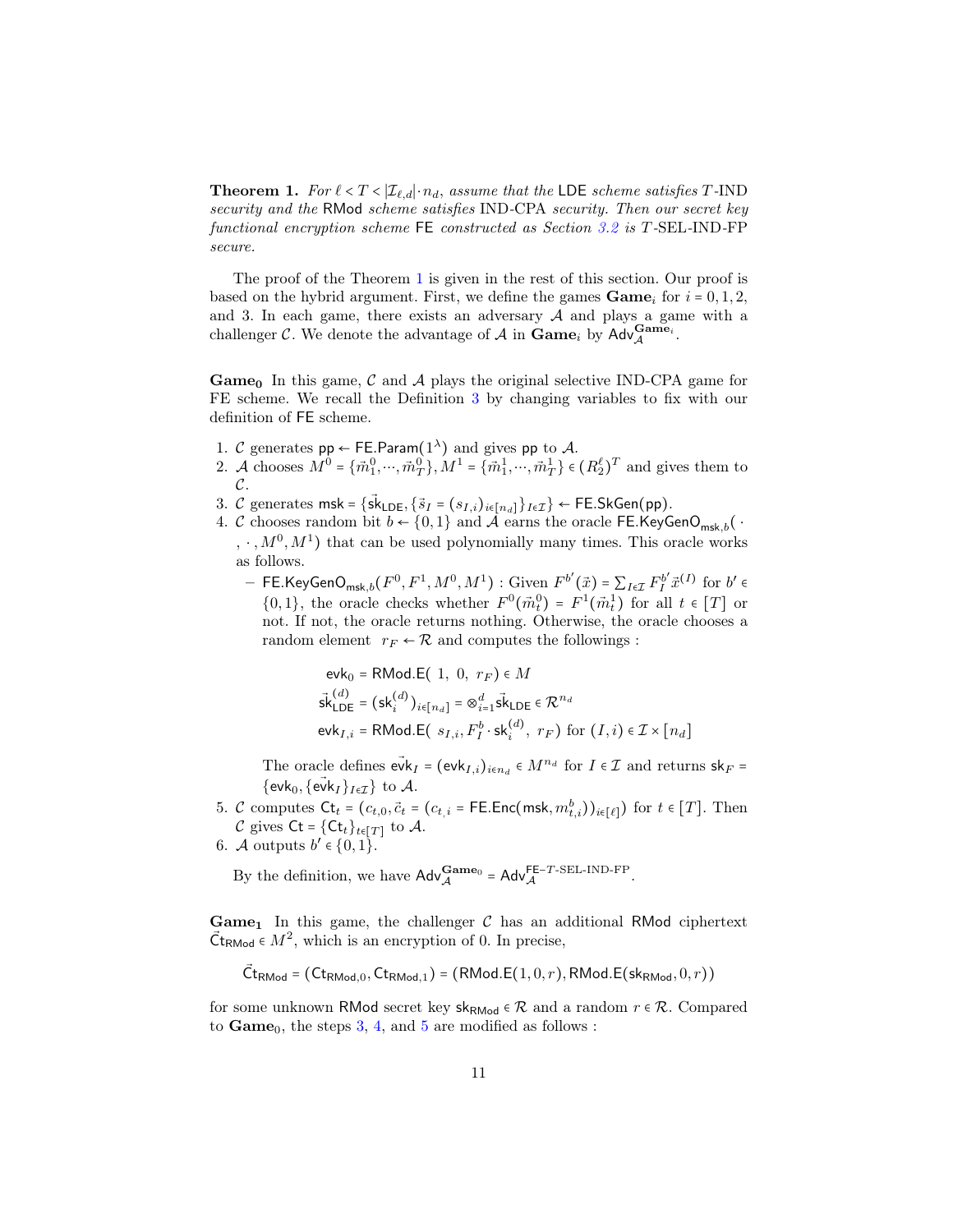– Step [3:](#page-10-0) Before C generates secret keys of FE and give pp to A, C further pre-compute some conatants for the step [4.](#page-10-1) First  $\mathcal C$  chooses  $\mathsf{pp} \leftarrow \mathsf{FE}.\mathsf{Param}(1^\lambda)$ and generates  $sk_{\text{LDE}} \leftarrow \text{LDE.SkGen(pp)}$  only. Then C randomly chooses a bit  $b \leftarrow \{0, 1\}$  and computes  $\vec{c}_t = (c_{t,i} = \text{LDE}.\text{Enc}(\vec{s}_{\text{LDE}}, m_i^b)_{i \in [\ell]})$  for  $t \in [T]$ . Let  $\vec{c}_T^t = (c_{I,i}^t)_{i \in [n_d]} = \otimes_{i \in I} c_{t,i} \in \mathcal{R}^{n_d}$  and  $c_j^t = c_{I,i}^t$ . Now C randomly samples a nonzero vector  $\vec{v}_1 = (v_{1,j})_{j \in [L]}$  in the set

$$
\mathcal{H} = \{ \vec{y} \in \mathcal{R}^L : \langle \vec{y}, (c_j^t)_j \rangle_L = 0 \text{ for all } t \in [T] \}.
$$

Note that  $\mathcal{H}$  is a orthogonal space of the set  $\{(c_j^t)_j)\}_{t \in [T]}$  in inner product space  $(\mathcal{R}^L, \langle \cdot, \cdot \rangle_L)$ . From the assumption  $T < L$ , H is not a trivial space. Then selects C chooses random L-1 number of polynomials  $\{s_k\}_{2\leq k\leq L}$  in  $\mathcal R$ and also find vectors  $\vec{v}_k = (v_{k,j})_{j \in [L]} \in \mathcal{R}^L$  for  $2 \le k \le L$  so that the matrix  $V = (v_{j,k})_{1 \leq j,k \leq L} \in (\mathcal{R})^{L \times L}$  is invertible. Now it's ready.  $C$  gives pp to  $\mathcal{A}$ .

– Step [4:](#page-10-1) In this step, the oracle  $KeyGenO_{msk,b}$  computes evk's differently. Instead of the original evk<sub>0</sub> and evk<sub>I</sub> for  $I \in \mathcal{I}$ , the oracle defines

$$
\mathsf{evk}_0 = \mathsf{Ct}_{\mathsf{RMod},0}
$$

 $evk_{I,i} = evk_j$ 

$$
= (v_{1,j} \odot \text{Ct}_{\text{RMod},1}) \oplus (\bigoplus_{k=2}^{L} (s_k \cdot v_{k,j}) \odot \text{Ct}_{\text{RMod},0}) \oplus (\text{sk}_j \odot \text{RMod}.E(0,1,0))
$$

for all  $(I, i) = j \in [L]$  where  $\mathsf{sk}_j = F_I^b \cdot \mathsf{sk}_i^d$  when  $(I, i)$  corresponds to j. Then KeyGenO returns  $sk_F = \{evk_0, \{evk_I = (evk_{I,i})_{i \in [n_d]}\}\}.$ 

– Step [5:](#page-10-2) Using  $\{\vec{c}_t\}_{t\in[T]}$  which are already computed in Step [3,](#page-10-0) C computes  $c_{t,0}$  as

$$
c_{t,0} = \sum_{k=2}^{L} s_k \langle \vec{v}_k, (c_j^t)_j \rangle_L \text{ for } t \in [T].
$$

Then C defines  $\mathsf{C}t_t = (c_{t,0}, \vec{c}_t)$  for  $t \in [T]$  and gives  $\{\mathsf{C}t_t\}_{t \in [T]}$  to A.

<span id="page-11-0"></span>**Lemma 1.**  $\mathsf{Adv}_{\mathcal{A}}^{\mathbf{Game}_1} = \mathsf{Adv}_{\mathcal{A}}^{\mathbf{Game}_0}.$ 

⟨s⃗

*Proof.* By the properties of RMod.E, evk<sub>j</sub> can be written as RMod.E( $s'_j$ , sk<sub>j</sub>, r) where  $\vec{s}' = (s'_j)_{j \in [L]} = \textsf{sk}_{\text{RMod}} \cdot \vec{v}_1 + \sum_{k=1}^{L}$  $k=2$  $s_k \cdot \vec{v}_k = V \cdot (\textsf{sk}_{\textsf{RMod}} s_2 \cdots s_L)^T$  for each j ∈ [L]. We claim that  $c_{t,0}$  satisfies the condition  $c_{t,0} = \langle \vec{s}', (\vec{c}_j^t)_j \rangle_L$  for all  $t \in [T]$ . This is true since

$$
\vec{s}', (c_j^t)_j \rangle_L = \langle \text{skRMod} \cdot \vec{s}_1 + \sum_{k=2}^L a_k \cdot \vec{s}_k, (c_j^t)_j \rangle_L
$$
  

$$
= \text{skRMod} \cdot \langle \vec{s}_1, (c_j^t)_j \rangle_L + \langle \sum_{k=2}^L a_k \cdot \vec{s}_k, (c_j^t)_j \rangle_L
$$
  

$$
= \sum_{k=2}^L a_k \langle \vec{s}_k, (c_j^t)_j \rangle_L
$$
  

$$
= c_{t,0}
$$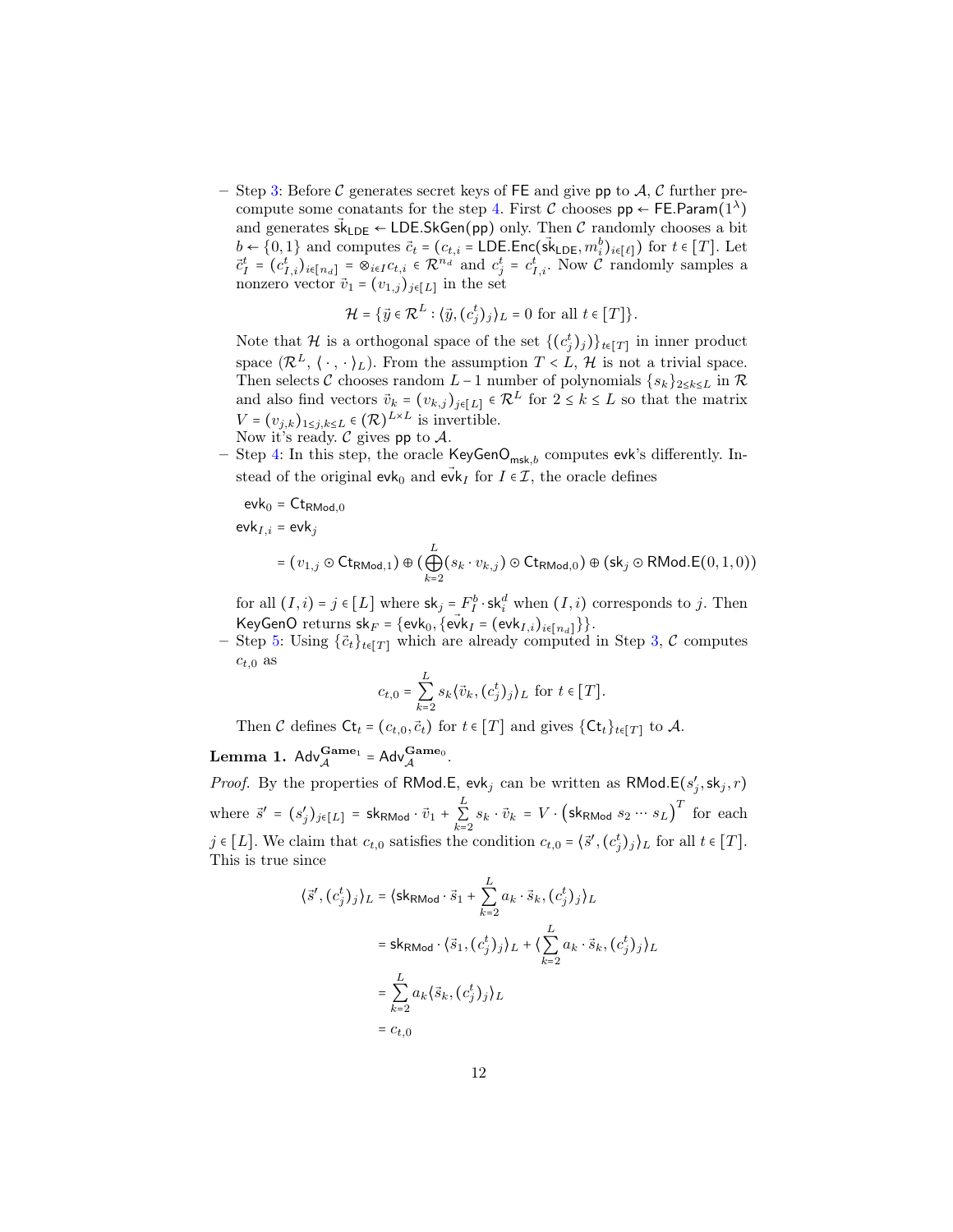from the fact  $\vec{s}_1 \in \mathcal{H}$ . Therefore the only difference between  $\bf{Game}_0$  and  $\bf{Game}_1$ is that the vector of RMod secret keys  $\vec{s}$  is changed to  $\vec{s}'$ . Since sk<sub>RMod</sub> and  $s'_{k}s$ are randomly sampled in  $R$  and the matrix V is invertible,  $\vec{s}'$  is also chosen randomly, same as in **Game**<sub>0</sub>. In other words,  $\{\bar{s}_j\}_{j\in[L]}$  and  $\{\bar{s}'_j\}_{j\in L}$  belong to the same distribution in  $\mathcal{R}^L$ . Therefore the difference between  $\mathbf{Game}_0$  and Game<sub>1</sub> doesn't affect the advantage of  $A$ .

Game<sub>2</sub> In this game, the only difference with  $Game_1$  is that the challenger  $C$ is given RMod ciphertext  $\vec{C}_{\text{RMod}} \in M^2$  is an encryption of random  $a \in \mathcal{R}$ , not encryption of zero. In precise,

 $\vec{\mathsf{C}}\textsf{t}_{\mathsf{RMod}}$  =  $(\mathsf{C}\textsf{t}_{\mathsf{RMod},0},\mathsf{C}\textsf{t}_{\mathsf{RMod},1})$  =  $(\mathsf{RMod}\textsf{E}(1,0,r),\mathsf{RMod}\textsf{E}(\mathsf{sk}_{\mathsf{RMod}},a,r)).$ 

<span id="page-12-0"></span>**Lemma 2.**  $|$ Adv<sup>Game<sub>2</sub> – Adv<sup>Game<sub>1</sub> |  $\leq$  Adv<sup>RMod–IND-CPA</sup> for some adversary  $B_{\text{RMod}}$ <br>in IND CDA some of the PMad solomen</sup></sup> in IND-CPAgame of the RMod scheme.

*Proof.* The only difference between  $Game_2$  and  $Game_1$  is the given RMod ciphertext. Hence if there exists an adversary  $\mathcal{B}_{\mathsf{RMod}}$  who can distinguish  $\mathbf{Game}_2$ and  $\text{Game}_1$  can also distinguish RMod.E(sk<sub>RMod</sub>, 0, r) and RMod.E(sk<sub>RMod</sub>,  $a, r$ ) by the difference of advantages between  $Game_2$  and  $Game_1$ . Therefore the difference of advantages between  $\mathbf{Game}_2$  and  $\mathbf{Game}_1$  for any adversary A must be smaller than the advantage of  $\mathcal{B}_{\text{RMod}}$  in IND-CPA game for RMod. □

**Game<sub>3</sub>** In this game, the only difference with  $\text{Game}_2$  is Step [4.](#page-10-1) The Step [4](#page-10-1) is replaced as follows:

- Step [4](#page-10-1) : From the knowledge of  $C = {\{\vec{c}_t\}}_{t \in [T]}$ ,  $(F^0, F^1)$  and  $(M^0, M^1)$ ,  $C$ computes the subspace of  $\mathcal{R}^L$  by

$$
\mathcal{H}_{C,F^0,M^0} = \{ \vec{y} \in \mathcal{R}^L : \langle \vec{y}, (c_j^t)_{j \in [L]} \rangle_L = F^0(\vec{m}_t^0) \text{ for } t \in [T] \}.
$$

Note that  $\mathcal{H}_{C,F^0,M^0}$  is not a trivial subspace in  $\mathcal{R}^L$  since  $T < L$ . Hence C can sample random nonzero vector  $\vec{t} = (t_j)_{j \in [L]} \in \mathcal{H}_{C, F^0, M^0}$ . Then C samples  $s_j \in \mathcal{R}$  for  $j \in [L]$ ,  $r_F \in \mathcal{R}$  and defines evk<sub>0</sub>, evk<sub>I,i</sub> = evk<sub>j</sub> as

$$
\mathsf{evk}_0 = \mathsf{RMod}.\mathsf{E}(1,0,r_F)
$$

$$
\mathsf{evk}_j = \mathsf{RMod}.\mathsf{E}(s_j, t_j, r_F) \text{ for } j \in [L].
$$

The other computations are the same.

<span id="page-12-1"></span>**Lemma 3.** Adv $_{\mathcal{A}}^{\mathbf{Game}_3}$  = Adv $_{\mathcal{A}}^{\mathbf{Game}_2}$ .

*Proof.* Recall that  $sk_j = F_I \cdot sk_i^d$  when the index j corresponds to  $(I, i)$ . In Game<sub>2</sub>, evk<sub>j</sub> is equal to RMod.E( $s'_j$ , sk<sub>j</sub> + a ⋅  $s_{1,j}, r$ ) for all  $j \in [L]$ . On the other hand, in **Game**<sub>3</sub>, evk<sub>j</sub> is equal to RMod.E( $s'_{j}$ ,  $t_{j}$ +a⋅ $s_{1,j}$ , r) for all  $j$  ∈ [L]. Since  $\vec{s}_1$  is chosen to satisfy  $\langle \vec{s}_1, (c_j^t)_j \rangle_L = 0$  for all  $t \in [T]$ , we can check that  $(\mathsf{sk}_j)_j + a \cdot \vec{s}_1 \in \mathcal{H}_{C, F^0 M^0}$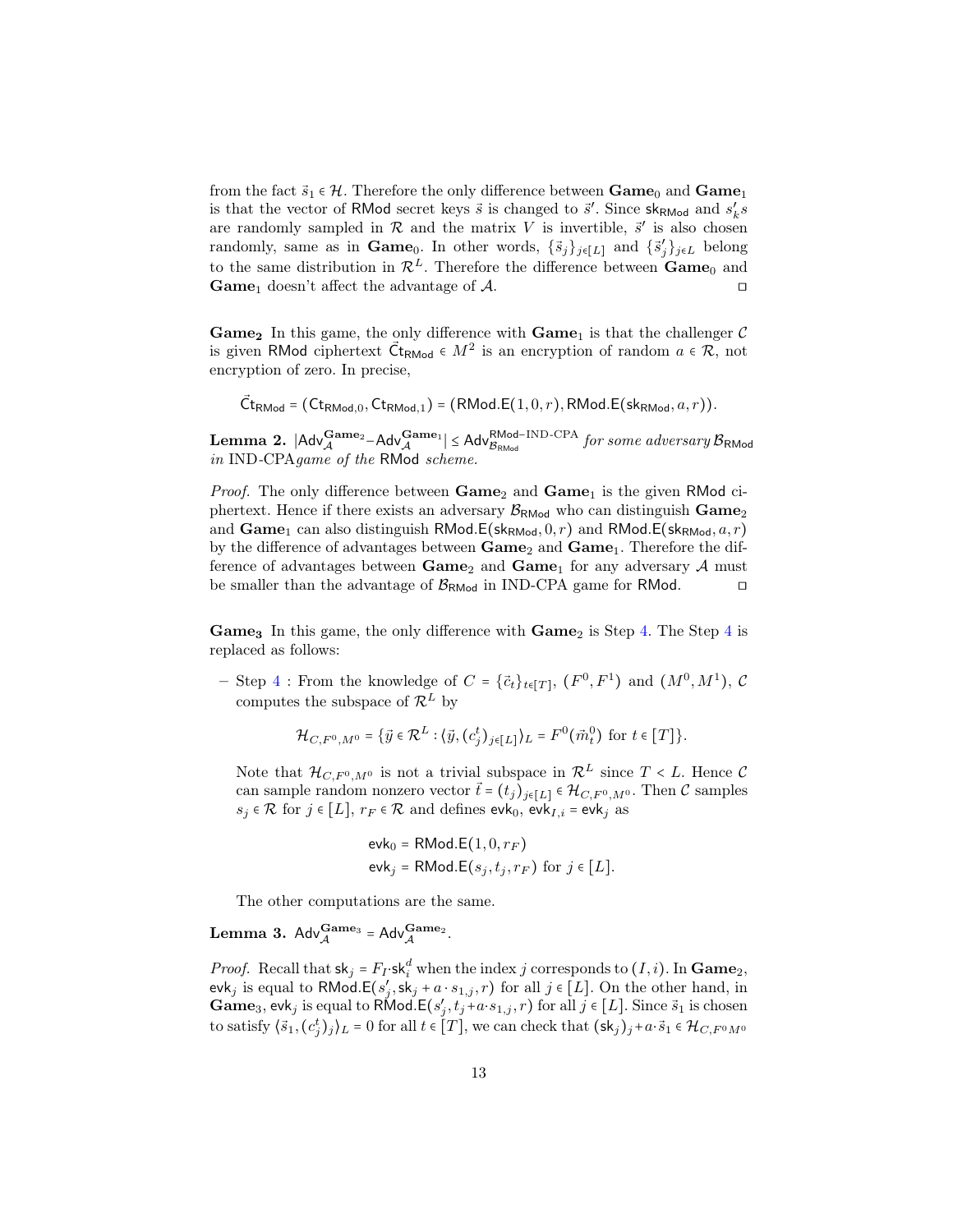regardless of choice of  $\vec{s}_1 \in \mathcal{H}$ . Conversely, every elements in  $\mathcal{H}_{C,F^0,M^0}$  can be expressed as  $(\mathsf{sk}_j)_j + a \cdot \vec{s}$  for some  $a \in \mathcal{R}$  and  $\vec{s} \in \mathcal{H}$ . We remark that the vector  $\vec{t} \in \mathcal{H}_{C,F^0,M^0}$  works as the secret key of LDE whatever  $b$  is since  $F^0(\vec{m}_t^0)$  =  $F^1(\vec{m}_t^1)$ for all  $t \in [T]$ . Therefore the distrubition of  $(\mathsf{sk}_j)_j + a \cdot \vec{s}_1$  and  $\vec{t}$  is the same. This fact implies that  $Game_2$  and  $Game_3$  are indistinguishable. □

<span id="page-13-0"></span>**Lemma 4.** Adv $\frac{Game_3}{A_{\text{LDE}}}$   $\leq$  Adv $\frac{LDE-T-IND}{B_{\text{LDE}}}$  for some adversary  $B_{\text{LDE}}$  in T-IND game of the LDE scheme.

*Proof.* Note that one can efficiently compute the set  $\mathcal{H}_{\vec{c},F(\vec{m}^b)}$  if  $\vec{c}, \vec{m}^b$  and F are given. Using this set, we claim that there exists an adversary  $B_{\text{LDE}}$  who plays an T-IND game about LDE scheme with challenger  $\mathcal{C}'$  using the adversary  $\mathcal{A}$  in **Game**<sub>3</sub> as an oracle. The detail of the game between  $\mathcal{C}'$  and  $\mathcal{B}_{\text{LDE}}$  is as follows.

- 1.  $\mathcal{C}'$  runs LDE.Param and LDE.SkGen to get (pp,sk) and gives pp to  $\mathcal{B}_{\mathsf{LDE}}$ . Then  $\mathcal{B}_{\text{LDE}}$  gives pp to A.
- 2. A chooses  $M^0 = (\vec{m}_t^0)_{t \in [T]}, M^1 = (\vec{m}_t^1)_{t \in [T]} \in (\mathcal{R}^{\ell})^T$  and gives this pair to  $\mathcal{B}_{\textsf{LDE}}$ . Then  $\mathcal{B}_{\textsf{LDE}}$  gives  $m^0, m^1$  to C.
- 3.  $\mathcal{C}'$  randomly chooses a bit  $b \leftarrow \{0, 1\}$  and computes  $c_{t,i} = \textsf{LDE}.\textsf{Enc}(\textsf{sk}_{\textsf{LDE}}, m_{t,i}^b)$ for  $(t, i) \in [T] \times [\ell]$ . C' defines  $\vec{c}_t = (c_{t,i})_{i \in [\ell]}$  for  $t \in [T]$  and gives  $\{\vec{c}_t\}_{t \in [T]}$  to  $\mathcal{B}_{\textsf{LDE}}$ . Then  $\mathcal{B}_{\textsf{LDE}}$  gives  $\{\vec{c}_t\}_{t\in[T]}$  to A.
- 4.  $\mathcal{B}_{\text{LDE}}$  randomly fixes msk<sup>'</sup> =  $\{s_{I,i}\}_{(I,i)\in\mathcal{I}\times n_d}$  sampled in  $\mathcal{R}$ . Then  $\mathcal{B}_{\text{LDE}}$  gives the oracle KeyGenO'<sub>msk'</sub> (  $\cdot$  ,  $\cdot$  ,  $M^0$ ,  $M^1$ ,  $\{c_t\}_{t\in[T]})\}$  to A. This oracle is defined as follows:
	- KeyGenO'<sub>msk'</sub>( $F^0, F^1, M^0, M^1, \{c_t\}_{t \in [T]})$ } : Given  $F^{b'}$  :  $\vec{x} \mapsto \sum_{I \in \mathcal{I}} F_I^{b'} \vec{x}^{(I)}$ for  $b' \in \{0,1\}$ , the oracle checks whether  $F^0(\vec{m}_t^0) = F^1(\vec{m}_t^1)$  for all  $t \in [T]$ . If not, then this oracle returns nothing. Otherwise, the oracle computes the subspace  $\mathcal{H}_{C,F^0,M^0}$  of  $\mathcal{R}^L$  by  $C = {\vec{c}_t}_{t\in T}$ ,  $F^0$  and  $M^0$ . (since  $F^0(\vec{m}_t^0) = F^1(\vec{m}_t^1)$  for all  $t \in [T]$ ,  $\mathcal{H}_{C,F^0,M^0}$  is not depend on b). Then the oracle samples  $\vec{y} = (y_I = (y_{I,i})_{i \in n_d})_{I \in \mathcal{I}} \leftarrow \mathcal{H}_{\vec{c}, F(\vec{m}^b)}$ . For random  $r_F \in \mathcal{R}$ , the oracle computes the followings:

$$
\mathsf{evk}_0 = \mathsf{RMod}.\mathsf{E}(1,0,r_F)
$$
  

$$
\mathsf{evk}_{I,i} = \mathsf{RMod}.\mathsf{E}(s_{I,i},y_{I,i},r_F) \text{ for } (I,i) \in \mathcal{I} \times [n_d].
$$

The oracle returns  $sk_F = \{evk_0, evk_I = (evk_{I,i})_{i \in [n_d]}\}.$ 

- 5.  $\mathcal{B}_{\textsf{LDE}}$  gives  $\{\vec{c}_t\}_{t\in[T]}$  to A.
- 6. A returns a bit b' to  $\mathcal{B}_{\text{LDE}}$ , then  $\mathcal{B}_{\text{LDE}}$  also returns b' to C'.

In the above game,  $A$  has the roll same as  $Game_3$ . Thus if  $A$  returns the right answer  $b' = b$ , then  $\beta$  also wins the T-IND game for LDE. Therefore the advantage of  $\mathcal{B}_{\text{LDE}}$  in T-IND game for LDE is greater than A in Game<sub>3</sub>. □

Conclusion of Proof By the Lemma [1,](#page-11-0) [2,](#page-12-0) [3,](#page-12-1) and [4,](#page-13-0) we can conclude that for any adversary A, there exists adversaries  $\mathcal{B}_{\text{RMod}}$  and  $\mathcal{B}_{\text{LDE}}$  such that

$$
Adv_{\mathcal{A}}^{FE-T-SEL-IND-FP} \leq Adv_{\mathcal{B}_{RMod}}^{RMod-IND-CPA} + Adv_{\mathcal{B}_{LDE}}^{LDE-T-IND}
$$

.

This result completes the proof of Theorem [1.](#page-9-1)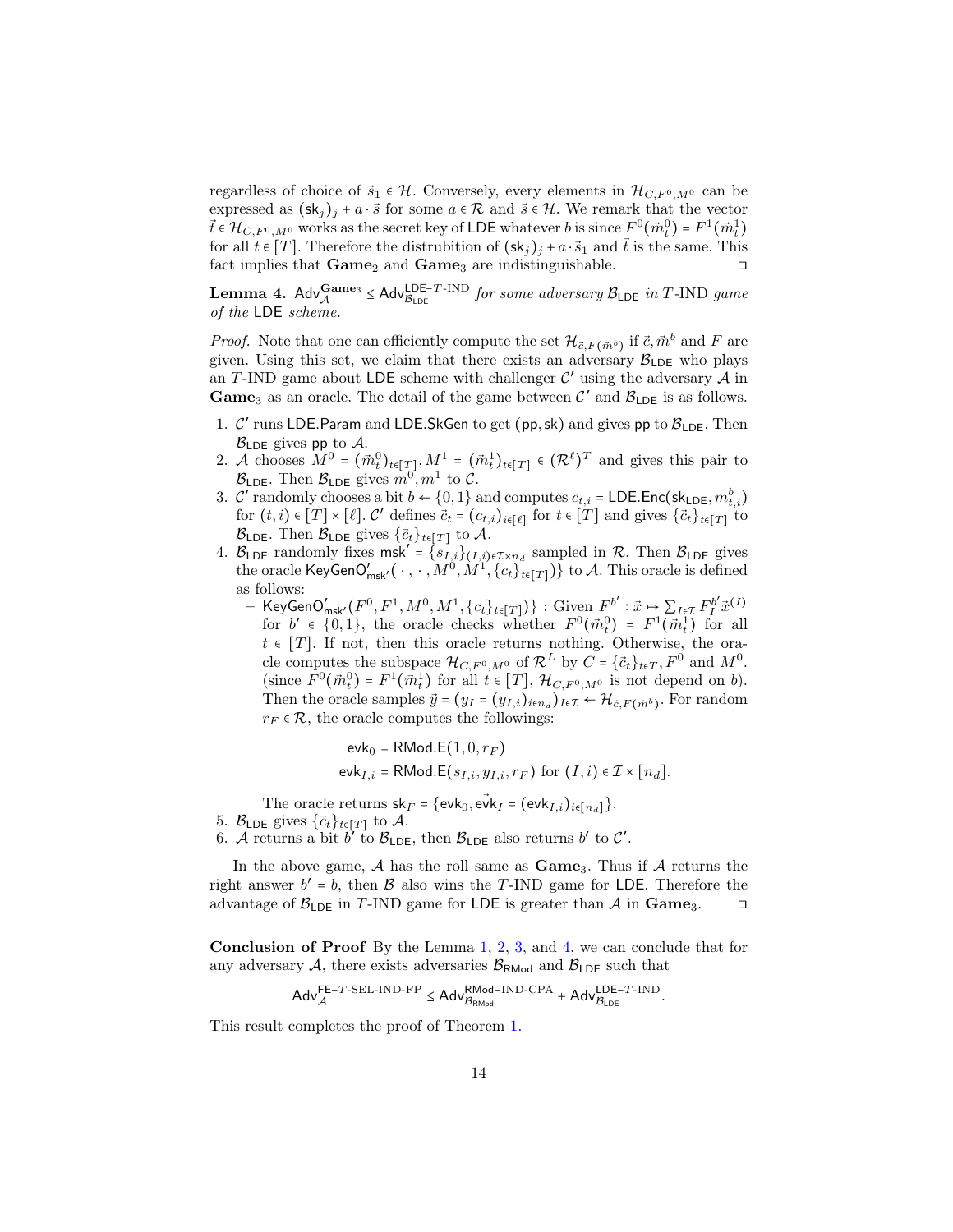#### 4 Concrete Schemes

In this section, we provide concrete constructions of functional encryption built upon the framework of the previous section. In particular, we use a RLWEbased somewhat homomorphic encryption (SHE) [\[11\]](#page-18-13) as LDE scheme, and ElG encryption as RMod scheme. The use of RLWE-based SHE yields FE ciphertext length  $2 \cdot \ell + 1$ , and note that the ciphertext length is independent from the degree d. Although our construction can deal with every degree  $d$ , we here only consider the degree 3 for simplicity.

#### <span id="page-14-0"></span>4.1 FE from RLWE and ElG

We give a detailed description of our FE scheme, which has message space  $M_{FE}$  =  $R_2 = \mathbb{Z}_2[X]/\langle X^N + 1 \rangle$ , and key space

$$
\mathcal{K} = \{F : R_2^{\ell} \to R_2 : F(\vec{\boldsymbol{x}}) = \sum_{I \in \mathcal{I}} F_I \cdot \boldsymbol{x}^{(I)} \text{ for } \vec{\boldsymbol{x}} \in R_2^{\ell}, F_I \in \mathbb{Z}\}.
$$

We also consider a cyclic group  $\langle g \rangle$  of prime order p. For an element  $a =$  $\sum_{i=0}^{N-1} a_i \cdot X^i \in R_p$ , we denote  $[a]_g = (g^{a_0}, \dots, g^{a_{N-1}}) \in G^N$ . With this notation,  $G^N$  becomes a  $R_p$ -module equipped with the following operations.

 $-$  (Addition) ⊕ ∶  $G^N \times G^N \to G^N$  by  $[\boldsymbol{a}]_g \oplus [\boldsymbol{b}]_g \coloneqq [\boldsymbol{a} + \boldsymbol{b}]_g$  $-$  (Scalar multiplication)  $\odot: R \times G^N \to \widetilde{G}^N$  by  $\boldsymbol{b} \odot [\boldsymbol{a}]_g := [\boldsymbol{b} \cdot \boldsymbol{a}]_g$ .

The RLWE Scheme We specify RLWE-based encryption scheme, which is used for LDE. It is defined over the following spaces.

- The message space  $R_2$ ,
- The secret key space  $R_p^*$ ,
- The ciphertext space  $\overline{R}_p^*$ .

Then, RLWE-based scheme consists of algorithms:

(RLWE.Param,RLWE.SkGen,RLWE.Enc,RLWE.Mult,RLWE.Dec).

- $-$  RLWE.Param $(1^{\lambda})$  : Output public parameters  ${\sf pp}$  =  $\{p, N, \mathcal{D}_{\mathbb{Z}, \alpha p}\}$  where  $\mathcal{D}_{\mathbb{Z}, \alpha p}$ is an error distribution.
- RLWE.SkGen(pp) : Sample a random sk  $\in R$ , and let  $\vec{sk} = (1, sk) \in R^2$ .
- RLWE.Enc(sk,  $m$ , pp) : Sample a random polynomial  $a \in R_p$ , and an error polynomial  $e \in R$  having each coefficients sampled from  $\mathcal{D}_{\mathbb{Z},\alpha p}$ . Return ciphertext

 $\vec{\boldsymbol{c}}$  =  $(-\boldsymbol{a}\cdot\boldsymbol{s}\boldsymbol{k}+\boldsymbol{m}+2\boldsymbol{e},\boldsymbol{a})\in R^{2}.$ 

 $-$  RLWE.Dec( $\vec{sk} = (1, s\hat{k}), \vec{c} \in R^n, \textsf{pp})$ : Compute

$$
\boldsymbol{\mu}\coloneqq\langle\vec{\boldsymbol{c}},(1,\boldsymbol{s}\boldsymbol{k},\cdots,\boldsymbol{s}\boldsymbol{k}^{n-1})\rangle\in R
$$

and return  $\bar{\mu}$  mod  $2 \in \mathcal{M}_{\text{LDE}}$ .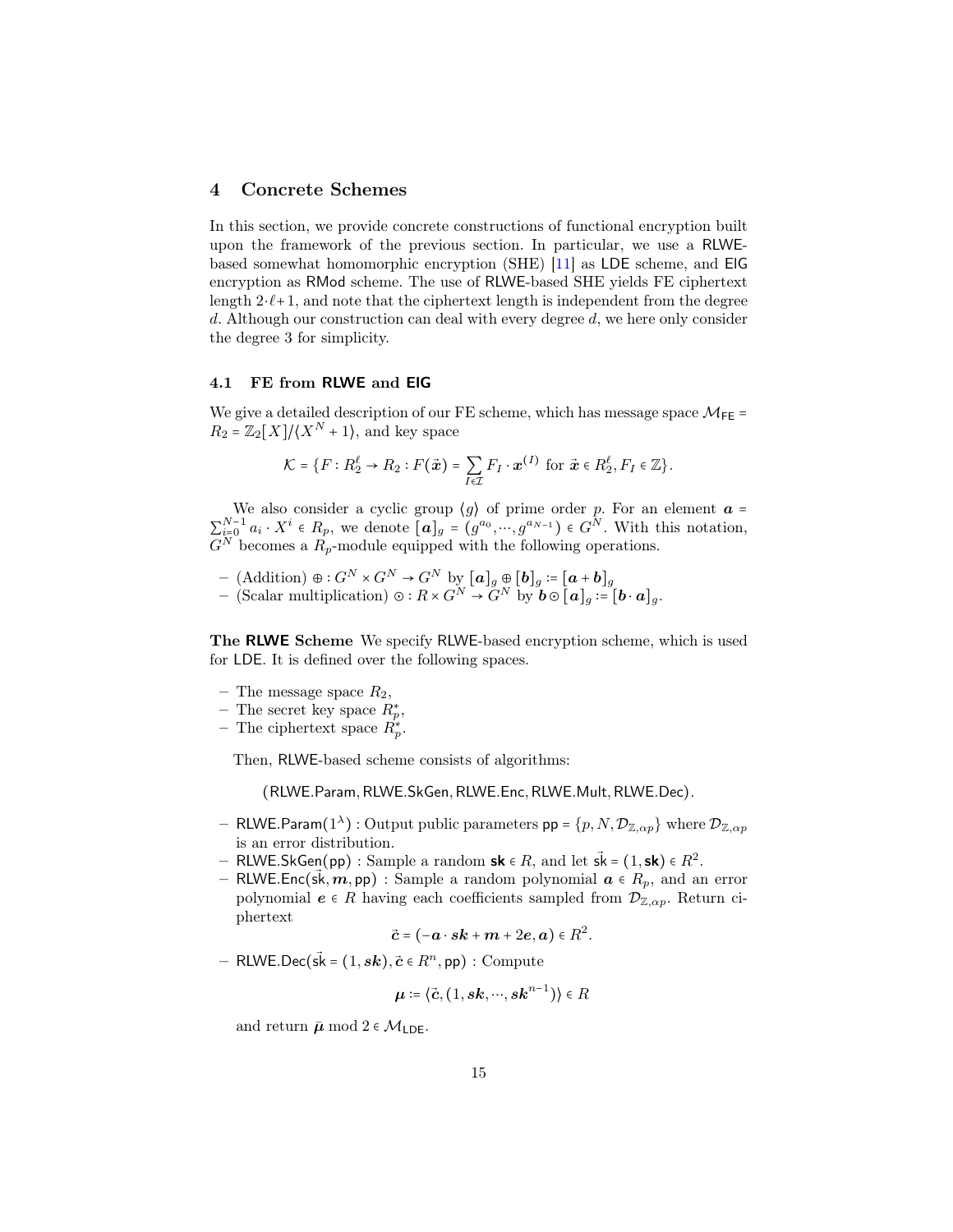− RLWE.Mult( $\vec{c}$  ∈  $R_p^{n_1}$ , $\vec{c}'$  ∈  $R_p^{n_2}$ , pp) : Write  $\vec{c}$  =  $(c_1, ..., c_{n_1})$  and  $\vec{c}'$  =  $(c'_1, ..., c'_{n_2})$ . Output

$$
\vec{\mathbf{c}}_{\mathsf{Mult}} = \left(\sum_{i+j=k} \mathbf{c}_i \cdot \mathbf{c}'_j\right)_{2 \leq k \leq n_1 + n_2} \in R_p^{n_1 + n_2 - 1}.
$$

One can check that RLWE scheme can be viewed as LDE scheme, by defining RLWE.Ecd(m) to return  $m+2e$  with  $e \leftarrow \mathcal{D}_{\mathbb{Z},\alpha p}$  and  $\mu \mod 2 \leftarrow \text{RLWE}$ .Dcd( $\mu$ ).

ElG Encryption Scheme The ElG encryption scheme is defined over the following spaces.

- The message space  $R_p$
- The secret key space  $R_p$
- The randomness space  $R_p$
- The ciphertext space  $G^N$

Then, the ElG encryption scheme consists of algorithms.

(ElG.Param,ElG.SkGen,ElG.Enc,ElG.Dec),

which are described as follows.

- EIG.Param $(1^{\lambda})$ : Generate a group G of order p and its generator g. Output public parameter  $pp = \{g, p, N\}.$
- ElG.SkGen(pp) : Given public parameter pp, sample  $s \leftarrow R_p$ . Output a secret key sk =  $s = \sum_{i=0}^{N} s_i \cdot X^i$ .
- ElG.Enc(sk,  $\mathbf{m} = \sum_{i=0}^{N} m_i \cdot X^i \in R_p$ ) : Sample an integer  $\mathbf{r} \leftarrow R_p$  Compute  $c_0 = [\mathbf{r}]_g$  and  $\vec{c} = (c_i)$  with  $c_i = [\mathbf{r} \cdot s_i + m_i]_g$ , and output  $(\vec{c}_0, \vec{c}) \in G^N \times G^N$ .
- ElG.Dec(sk,  $(\vec{c}_0, \vec{c})$ ) : Compute  $\vec{c}$ −s ⊙  $\vec{c}_0$  =  $[m']_g$  ∈  $G^N$ . Then the *i*-th entry of the vector is of the form  $[m'_i]_g \in G$ . Then recover  $m'_i$  by solving discrete logarithm with a pair  $([m'_i]_g, g)$  for each  $i \in [N]$ . Finally output  $\sum_{i=0}^{N-1} m'_i \cdot X^i$

Now we argue that the ElG scheme can be understood as RMod scheme where the  $R_p$  module M is  $G^N$ . First, by defining EIG.E $(s, m, r) \coloneqq [r \cdot s + m]_g$ , we can understand  $(\vec{c}_0, \vec{c}) \in G^N \times G^N$  by

$$
(\mathsf{EIG}.\mathsf{E}(1,0;r),\mathsf{EIG}.\mathsf{E}(s,m,r))
$$

. We then see that, the EIG scheme supports  $R_p$  module operations. Indeed, we have

$$
\begin{aligned} \mathsf{EIG}.\mathsf{E}(\mathsf{sk},\mathbf{m},\mathbf{r}) \oplus \mathsf{EIG}.\mathsf{E}(\mathsf{sk}',\mathbf{m}',\mathbf{r}) &= \left( \left[ \mathbf{r} \cdot \mathsf{sk}_i + m_i \right]_g \right) \oplus \left( \left[ \mathbf{r} \cdot \mathsf{sk}_i' + m_i' \right]_g \right) \\ &= \left( \left[ \mathbf{r} \cdot (\mathsf{sk}_i + \mathsf{sk}_i') + (m_i + m_i') \right]_g \right) \\ &= \mathsf{EIG}.\mathsf{E}(\mathsf{sk} + \mathsf{sk}',\mathbf{m} + \mathbf{m}',\mathbf{r}), \\ \mathbf{b} \odot \mathsf{EIG}.\mathsf{E}.(\mathsf{sk},\mathbf{m},\mathbf{r}) &= \mathbf{b} \odot \left( \left[ \mathbf{r} \cdot \mathsf{sk}_i + \mathbf{m}_i \right]_g \right) \\ &= \left( \left[ \mathbf{r} \cdot \mathbf{b} \cdot \mathsf{sk}_i + \mathbf{b} \cdot m_i \right]_g \right) \\ &= \mathsf{EIG}.\mathsf{E}(\mathbf{b} \cdot \mathsf{sk},\mathbf{b} \cdot m,\mathbf{r}). \end{aligned}
$$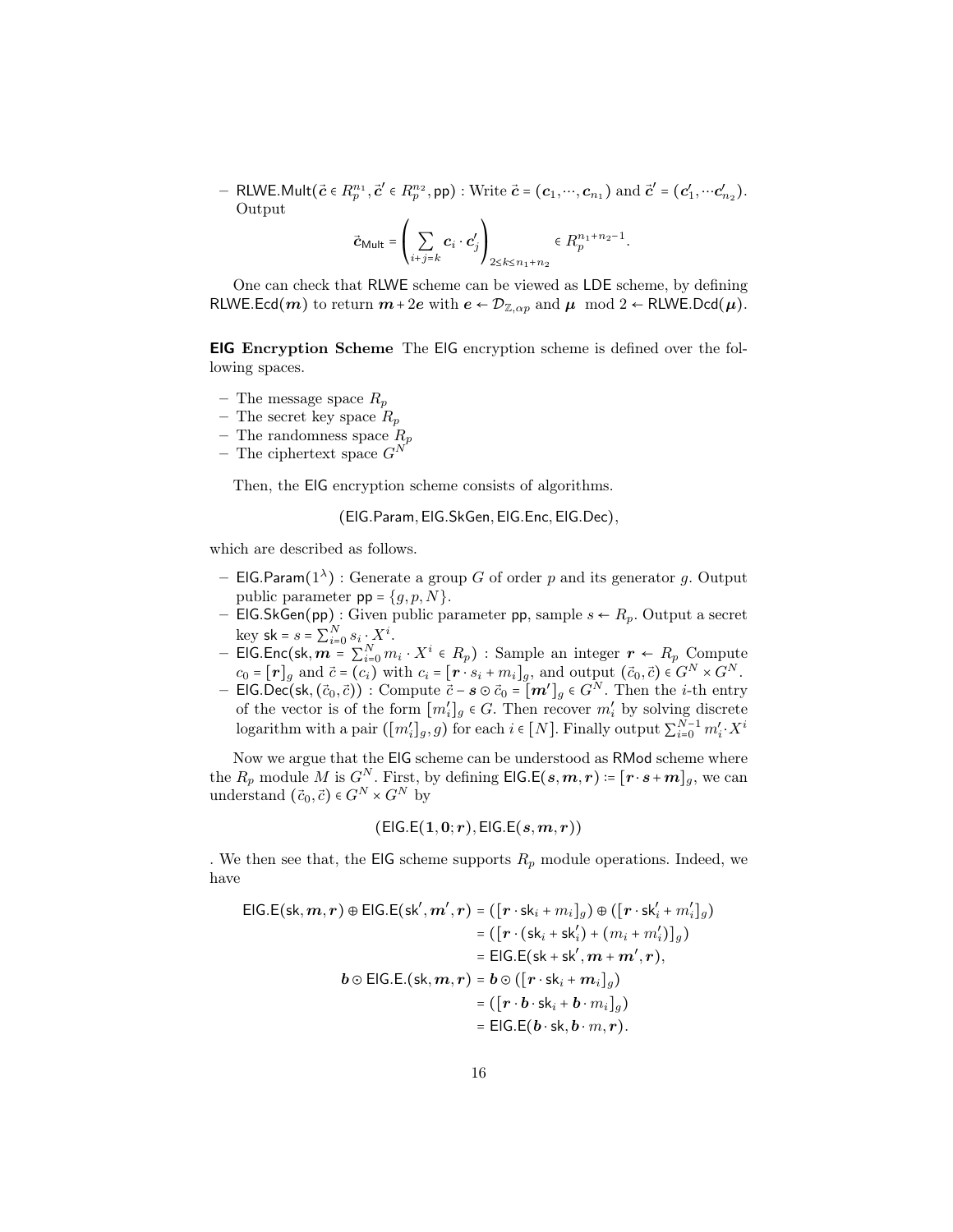Remark. In the original ElG scheme, both the message space and the secret space are defined over  $\mathbb{Z}_p$ . Instead, we use the variant of EIG scheme defined over  $R_p$ . This modified EIG scheme has a natural reduction from the existing ElG scheme and still satisfies the semantic security. The reduction can be found in the appendix [C.](#page-20-1)

Functional Encryption for Degree-3 Polynomial Now we obtain a concrete functional encryption by substituting LDE into RLWE, and RMod into ElG in the abstract FE scheme of the previous section.

We denote the message vector length  $\ell$ . Note that since we use degree 3 and RLWE scheme having ciphertext in  $R_p^2$ , we know  $\#(\mathcal{I})$  and  $n_d$  is less than  $\ell^3$ and smaller than  $4 \cdot \ell^3$ , respectively, in the RLWE and EIG scheme. Our hybrid functional encryption scheme

FE = (FE.Setup, FE.KeyGen, FE.Enc, FE.Dec)

with  $pp = \{p, N, \ell, B\}$  is defined as follows:

- $-$  FE.Setup $(1^{\lambda}, \mathsf{pp})$  :
	- 1. Run RLWE.skGen(pp, N) to get secret key  $sk = (1, sk)$ .
	- 2. For each  $(I, i) \in \mathcal{I} \times [4]$ , run ElG.skGen(pp, N) to get a set of secret keys  $s_{I,i}$  and set  $\vec{s}_I := (s_{I,1}, s_{I,2}, s_{I,3}, s_{I,4})$
	- 3. Output msk = { $\{ \vec{\mathbf{s}}_k, {\{\vec{\mathbf{s}}_I\}}_{I \in \mathcal{I}} \}$ .
- $-$  FE.KeyGen(msk, F, pp) :
	- 1. Choose  $r \leftarrow R_p$  and compute  $evk_0 = [r]_g \in G^N$
	- 2. For each  $(I, i) \in \mathcal{I} \times [4]$ , set evk<sub>I,i</sub> =  $[r \cdot s_{I,i} + F_I \cdot sk^{i-1}]_g \in G^N$  and set  $\vec{\textbf{ev}}\textbf{k}_I \coloneqq (\textbf{evk}_{I,1}, \textbf{evk}_{I,2}, \textbf{evk}_{I,3}, \textbf{evk}_{I,4}) \in G^{N \times 4}.$
	- 3. Output  $\{\mathsf{evk}_0, \{\mathsf{evk}_I\}_{I \in \mathcal{I}}\}$ .
- $-$  FE.Enc(msk,  $\vec{m} = (m_i)_{i \in [\ell]},$  pp):
	- 1. Sample  $t_{i,0} \leftarrow R_p$  and  $e_i \in R_p$  having coefficients sampled from  $D_{\mathbb{Z},\alpha p}$ . Set

$$
\vec{\boldsymbol{c}}_i = \left( \boldsymbol{t}_{i,1}, \boldsymbol{t}_{i,0} \right) = \left( \boldsymbol{t}_{i,0}, -\boldsymbol{t}_{i,0} \cdot \boldsymbol{s}\boldsymbol{k} + \boldsymbol{m}_i + 2\boldsymbol{e}_i \right) \in R_p^2
$$

- for  $i \in [\ell]$  and let  $\vec{c} = (\vec{c}_1, \dots, \vec{c}_\ell)$ .
- 2. For each  $I \in \mathcal{I}$ , compute a vector

$$
\vec{\boldsymbol{C}}_{I=(i,j,k)} = (\boldsymbol{C}_{3,(i,j,k)}, \boldsymbol{C}_{2,(i,j,k)}, \boldsymbol{C}_{1,(i,j,k)}, \boldsymbol{C}_{0,(i,j,k)}) \in R_{p}^{4}
$$

with

$$
C_{3,(i,j,k)} = t_{i,1} \cdot t_{j,1} \cdot t_{k,1}
$$
  
\n
$$
C_{2,(i,j,k)} = t_{i,0} \cdot t_{j,1} \cdot t_{k,1} + t_{i,1} \cdot t_{j,0} \cdot t_{k,1} + t_{i,1} \cdot t_{j,1} \cdot t_{k,0}
$$
  
\n
$$
C_{1,(i,j,k)} = t_{i,1} \cdot t_{j,0} \cdot t_{k,0} + t_{i,0} \cdot t_{j,1} \cdot t_{k,0} + t_{i,0} \cdot t_{j,0} \cdot t_{k,1}
$$
  
\n
$$
C_{0,(i,j,k)} = t_{i,0} \cdot t_{j,0} \cdot t_{k,0}
$$

and evaluate

$$
\boldsymbol{c}_0 = \sum_{I \in \mathcal{I}} \langle \vec{\boldsymbol{s}}_I, \vec{\boldsymbol{C}}_I \rangle.
$$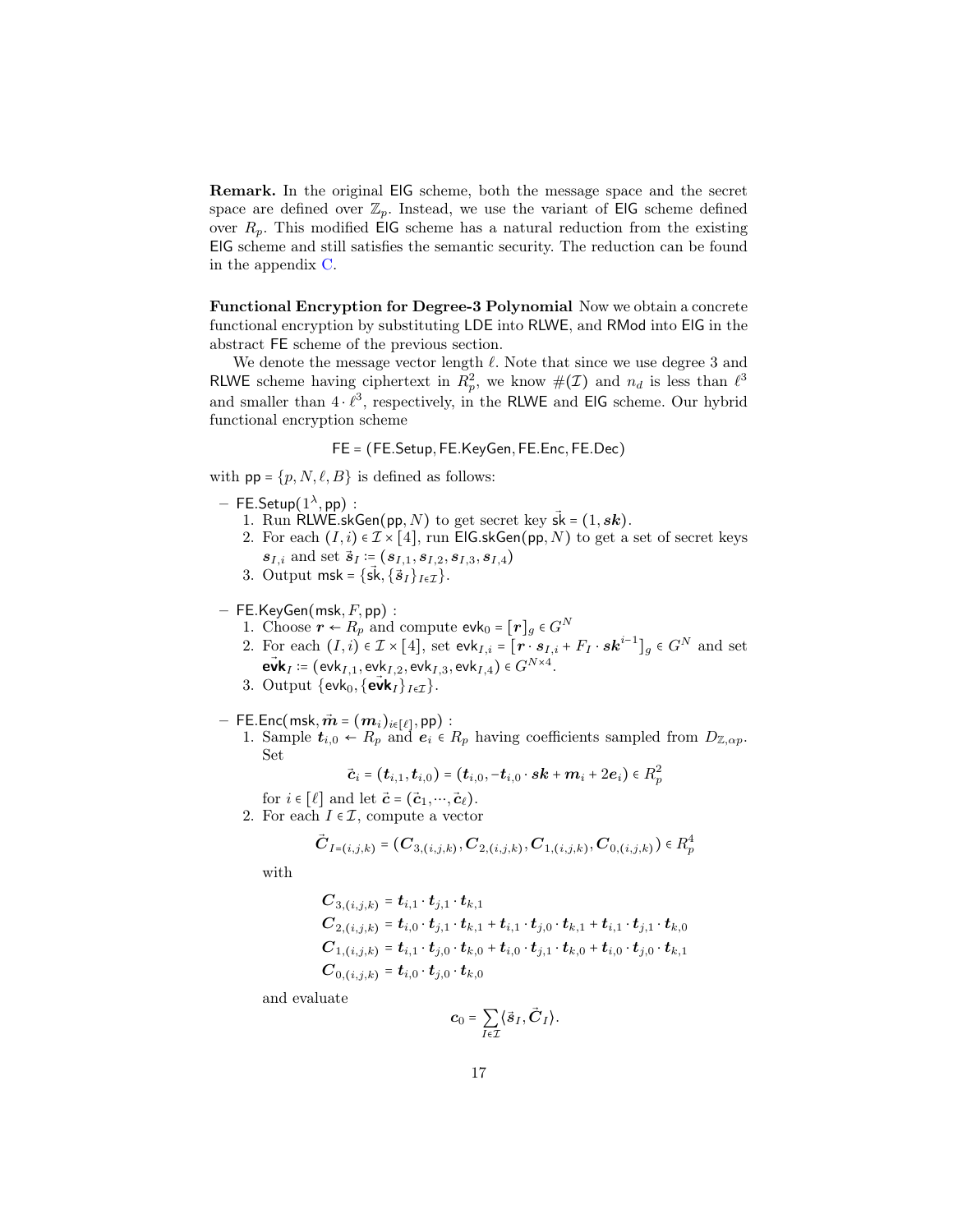3. Output  $\mathsf{C}t = \{\mathbf{c}_0, \mathbf{\vec{c}}\}.$ 

- $–$  Dec(sk<sub>F</sub>, Ct, pp) :
	- 1. Compute a vector  $\vec{C}_I$  from Ct.
	- 2. Compute

$$
\vec{C} = \bigoplus_{I \in \mathcal{I}} \langle \otimes_{i \in I} \vec{c}_i, \vec{\mathbf{e}} \mathbf{v} \mathbf{k}_I \rangle \in G^N.
$$

3. Compute  $\vec{C}$  –  $c_0 \odot$  evk<sub>0</sub> =  $[\mu]_q \in G^N$ . Then recover  $\mu$  by solving discrete logarithm, and output  $\mu$  mod 2.

In the decryption process, one has to solve discrete logarithm of  $[\mu]_g$ . Note that  $\mu$  would be  $F(\vec{m}) + 2e_F$  for some error polynomial  $e_F$ , and the following lemma gives one bound for  $||e_F||_{\infty}$ .

<span id="page-17-1"></span>**Lemma 5.** Assuming the error distribution  $\mathcal{D}_{\mathbb{Z},\alpha p}$  is bounded by T, we have  $\mu = F(\vec{m}) + 2e_F \in R_p$  with  $||e_F||_{\infty} = O(3^{\log N + 1} \cdot T^4)$ .

Thus we have to try about  $O(3^{\log N+1} \cdot T^4)$  candidates for each coefficient, and therefore FE.Dec costs at most  $O(N \cdot 3^{\log N+1} \cdot T^4)$  times.

## 5 Conclusion

We propose a functional encryption scheme with linear ciphertext size that supports degree d polynomials. Unfortunately, the proposed scheme cannot support arbitrarily large degree d, but this is enough to have some important consequences for current open problems.

Our main idea is to generically combine two abstract schemes LDE and RMod where LDE scheme has a decryption procedure consisting of inner product of ciphertext and secret key, and RMod scheme supports R-module operations among ciphertexts and a decryption with B-bounded noise. We also give a concrete construction of such abstract framework, by using a variant of SHE scheme for LDE scheme and ElG for RMod scheme.

It would be an interesting question to find another candidate for LDE or RMod schemes, which can yield more efficiency or larger degree capacity. For example, as a main drawback of our concrete scheme, we need to find a discrete logarithm for some group element in the decryption procedure. Although the exponent would be set small so that it can be solved in polynomial time, this is definitely not an easy task. Since this discrete logarithm comes from the decryption of ElG scheme used as RMod scheme, another scheme for RMod than ElG can speed up the decryption of the functional encryption.

### References

<span id="page-17-0"></span>1. M. Abdalla, M. Bellare, D. Catalano, E. Kiltz, T. Kohno, T. Lange, J. Malone-Lee, G. Neven, P. Paillier, and H. Shi. Searchable encryption revisited: Consistency properties, relation to anonymous ibe, and extensions. In Annual International Cryptology Conference, pages 205–222. Springer, 2005.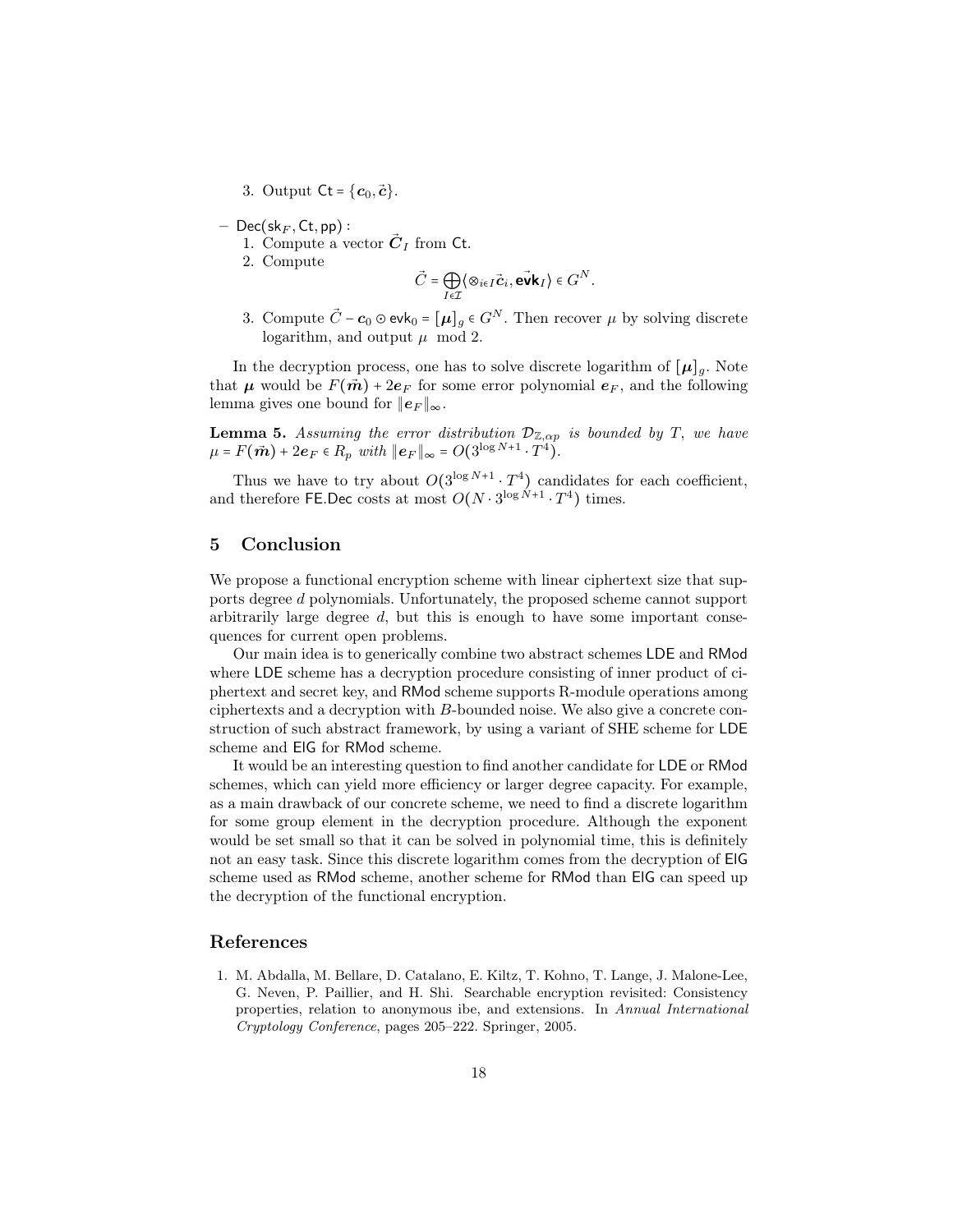- <span id="page-18-7"></span>2. M. Abdalla, F. Bourse, A. De Caro, and D. Pointcheval. Simple functional encryption schemes for inner products. In IACR International Workshop on Public Key Cryptography, pages 733–751. Springer, 2015.
- <span id="page-18-8"></span>3. S. Agrawal, B. Libert, and D. Stehlé. Fully secure functional encryption for inner products, from standard assumptions. In Annual Cryptology Conference, pages 333–362. Springer, 2016.
- <span id="page-18-14"></span>4. M. Albrecht, S. Bai, and L. Ducas. A subfield lattice attack on overstretched ntru assumptions. In Annual Cryptology Conference, pages 153–178. Springer, 2016.
- <span id="page-18-10"></span>5. C. E. Z. Baltico, D. Catalano, D. Fiore, and R. Gay. Practical functional encryption for quadratic functions with applications to predicate encryption. In Annual International Cryptology Conference, pages 67–98. Springer, 2017.
- <span id="page-18-9"></span>6. A. Bishop, A. Jain, and L. Kowalczyk. Function-hiding inner product encryption. In International Conference on the Theory and Application of Cryptology and Information Security, pages 470–491. Springer, 2015.
- <span id="page-18-5"></span>7. D. Boneh and X. Boyen. Efficient selective-id secure identity-based encryption without random oracles. In *International Conference on the Theory and Applica*tions of Cryptographic Techniques, pages 223–238. Springer, 2004.
- <span id="page-18-6"></span>8. D. Boneh, G. Di Crescenzo, R. Ostrovsky, and G. Persiano. Public key encryption with keyword search. In *International conference on the theory and applications of* cryptographic techniques, pages 506–522. Springer, 2004.
- <span id="page-18-0"></span>9. D. Boneh and M. Franklin. Identity-based encryption from the weil pairing. In Annual international cryptology conference, pages 213–229. Springer, 2001.
- <span id="page-18-12"></span>10. D. Boneh, A. Sahai, and B. Waters. Functional encryption: Definitions and challenges. In Theory of Cryptography Conference, pages 253–273. Springer, 2011.
- <span id="page-18-13"></span>11. Z. Brakerski, V. Vaikuntanathan, and C. Gentry. Fully homomorphic encryption without bootstrapping. In Proc. of ITCS'12. Citeseer, 2012.
- <span id="page-18-1"></span>12. J. H. Cheon, P. Fouque, C. Lee, B. Minaud, and H. Ryu. Cryptanalysis of the new CLT multilinear map over the integers. In Advances in Cryptology - EUROCRYPT 2016 - 35th Annual International Conference on the Theory and Applications of Cryptographic Techniques, Vienna, Austria, May 8-12, 2016, Proceedings, Part I, pages 509–536, 2016.
- <span id="page-18-2"></span>13. J. H. Cheon, K. Han, C. Lee, H. Ryu, and D. Stehlé. Cryptanalysis of the multilinear map over the integers. In Advances in Cryptology - EUROCRYPT 2015 - 34th Annual International Conference on the Theory and Applications of Cryptographic Techniques, Sofia, Bulgaria, April 26-30, 2015, Proceedings, Part I, pages 3–12, 2015.
- <span id="page-18-15"></span>14. J. H. Cheon, J. Jeong, and C. Lee. An algorithm for ntru problems and cryptanalysis of the ggh multilinear map without a low-level encoding of zero. LMS Journal of Computation and Mathematics, 19(A):255–266, 2016.
- <span id="page-18-11"></span>15. J. H. Cheon and J. Kim. A hybrid scheme of public-key encryption and somewhat homomorphic encryption. IEEE transactions on information forensics and  $security, 10(5):1052-1063, 2015.$
- <span id="page-18-3"></span>16. J. Coron, M. S. Lee, T. Lepoint, and M. Tibouchi. Cryptanalysis of GGH15 multilinear maps. In Advances in Cryptology - CRYPTO 2016 - 36th Annual International Cryptology Conference, Santa Barbara, CA, USA, August 14-18, 2016, Proceedings, Part II, pages 607–628, 2016.
- <span id="page-18-4"></span>17. J. Coron, M. S. Lee, T. Lepoint, and M. Tibouchi. Zeroizing attacks on indistinguishability obfuscation over CLT13. In Public-Key Cryptography - PKC 2017 - 20th IACR International Conference on Practice and Theory in Public-Key Cryptography, Amsterdam, The Netherlands, March 28-31, 2017, Proceedings, Part I, pages 41–58, 2017.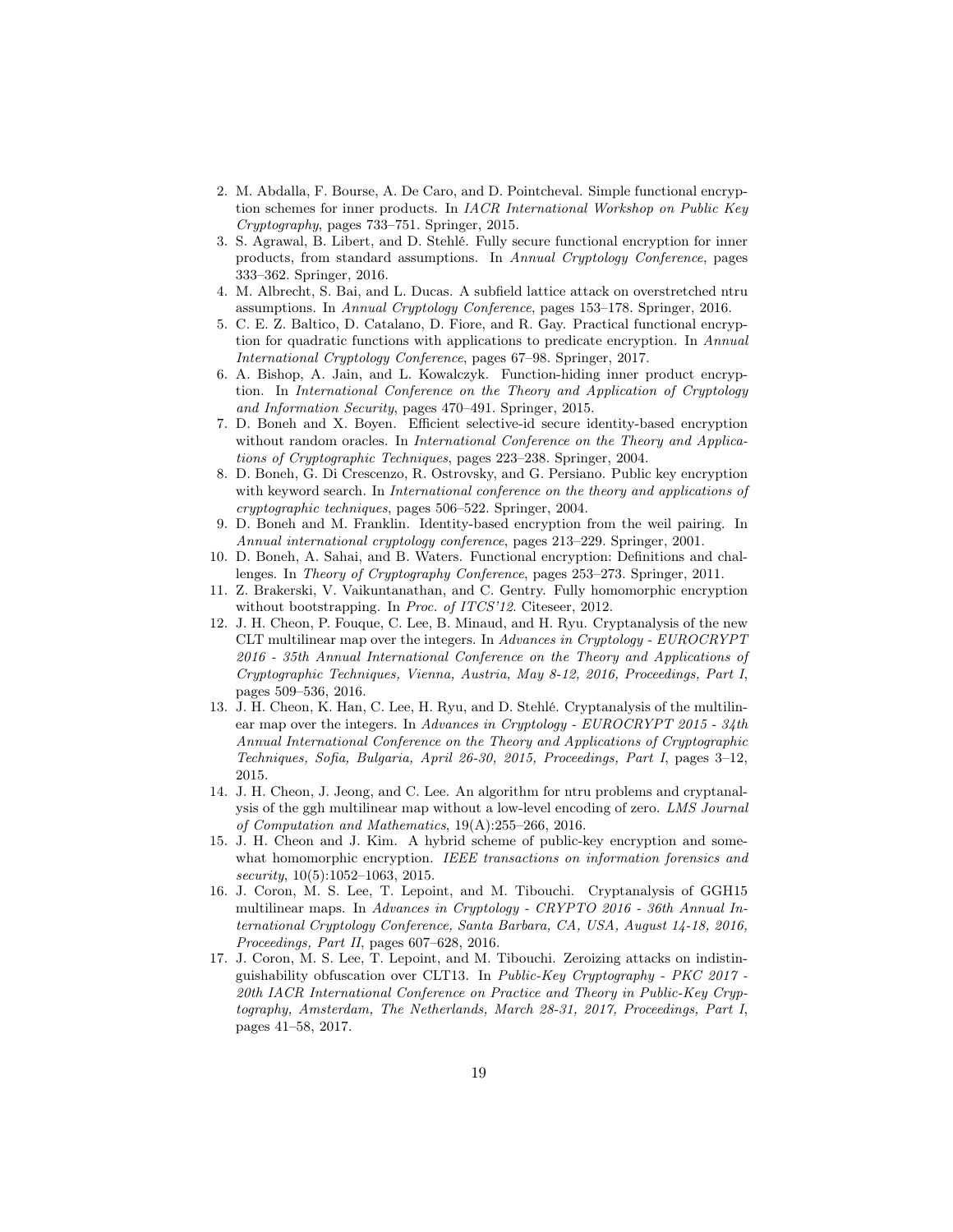- <span id="page-19-4"></span>18. J. Coron, T. Lepoint, and M. Tibouchi. Practical multilinear maps over the integers. In Advances in Cryptology - CRYPTO 2013 - 33rd Annual Cryptology Conference, Santa Barbara, CA, USA, August 18-22, 2013. Proceedings, Part I, pages 476–493, 2013.
- 19. J. Coron, T. Lepoint, and M. Tibouchi. New multilinear maps over the integers. In Advances in Cryptology - CRYPTO 2015 - 35th Annual Cryptology Conference, Santa Barbara, CA, USA, August 16-20, 2015, Proceedings, Part I, pages 267–286, 2015.
- <span id="page-19-5"></span>20. S. Garg, C. Gentry, and S. Halevi. Candidate multilinear maps from ideal lattices. In Advances in Cryptology - EUROCRYPT 2013, 32nd Annual International Conference on the Theory and Applications of Cryptographic Techniques, Athens, Greece, May 26-30, 2013. Proceedings, pages 1–17, 2013.
- <span id="page-19-12"></span>21. R. Gay. Functional encryption for quadratic functions, and applications to predicate encryption. Cryptology ePrint Archive, Report 2016/1106, 2016. [https:](https://eprint.iacr.org/2016/1106) [//eprint.iacr.org/2016/1106](https://eprint.iacr.org/2016/1106).
- <span id="page-19-0"></span>22. C. Gentry. Practical identity-based encryption without random oracles. In Annual International Conference on the Theory and Applications of Cryptographic Techniques, pages 445–464. Springer, 2006.
- <span id="page-19-6"></span>23. C. Gentry, S. Gorbunov, and S. Halevi. Graph-induced multilinear maps from lattices. In Theory of Cryptography - 12th Theory of Cryptography Conference, TCC 2015, Warsaw, Poland, March 23-25, 2015, Proceedings, Part II, pages 498– 527, 2015.
- <span id="page-19-9"></span>24. C. Gentry, C. Peikert, and V. Vaikuntanathan. Trapdoors for hard lattices and new cryptographic constructions. In Proceedings of the fortieth annual ACM symposium on Theory of computing, pages 197–206. ACM, 2008.
- <span id="page-19-1"></span>25. V. Goyal, O. Pandey, A. Sahai, and B. Waters. Attribute-based encryption for fine-grained access control of encrypted data. In Proceedings of the 13th ACM conference on Computer and communications security, pages 89–98. Acm, 2006.
- <span id="page-19-11"></span>26. V. Goyal, O. Pandey, A. Sahai, and B. Waters. Attribute-based encryption for fine-grained access control of encrypted data. In Proceedings of the 13th ACM conference on Computer and communications security, pages 89–98. Acm, 2006.
- <span id="page-19-7"></span>27. Y. Hu and H. Jia. Cryptanalysis of ggh map. In Annual International Conference on the Theory and Applications of Cryptographic Techniques, pages 537–565. Springer, 2016.
- <span id="page-19-10"></span>28. J. Katz, A. Sahai, and B. Waters. Predicate encryption supporting disjunctions, polynomial equations, and inner products. In Annual International Conference on the Theory and Applications of Cryptographic Techniques, pages 146–162. Springer, 2008.
- <span id="page-19-13"></span>29. A. López-Alt, E. Tromer, and V. Vaikuntanathan. On-the-fly multiparty computation on the cloud via multikey fully homomorphic encryption. In Proceedings of the forty-fourth annual ACM symposium on Theory of computing, pages 1219–1234. ACM, 2012.
- <span id="page-19-8"></span>30. E. Miles, A. Sahai, and M. Zhandry. Annihilation attacks for multilinear maps: Cryptanalysis of indistinguishability obfuscation over ggh13. In Annual Cryptology Conference, pages 629–658. Springer, 2016.
- <span id="page-19-2"></span>31. A. Sahai and B. Waters. Fuzzy identity-based encryption. In Annual International Conference on the Theory and Applications of Cryptographic Techniques, pages 457–473. Springer, 2005.
- <span id="page-19-3"></span>32. A. Shamir. Identity-based cryptosystems and signature schemes. In Workshop on the theory and application of cryptographic techniques, pages 47–53. Springer, 1984.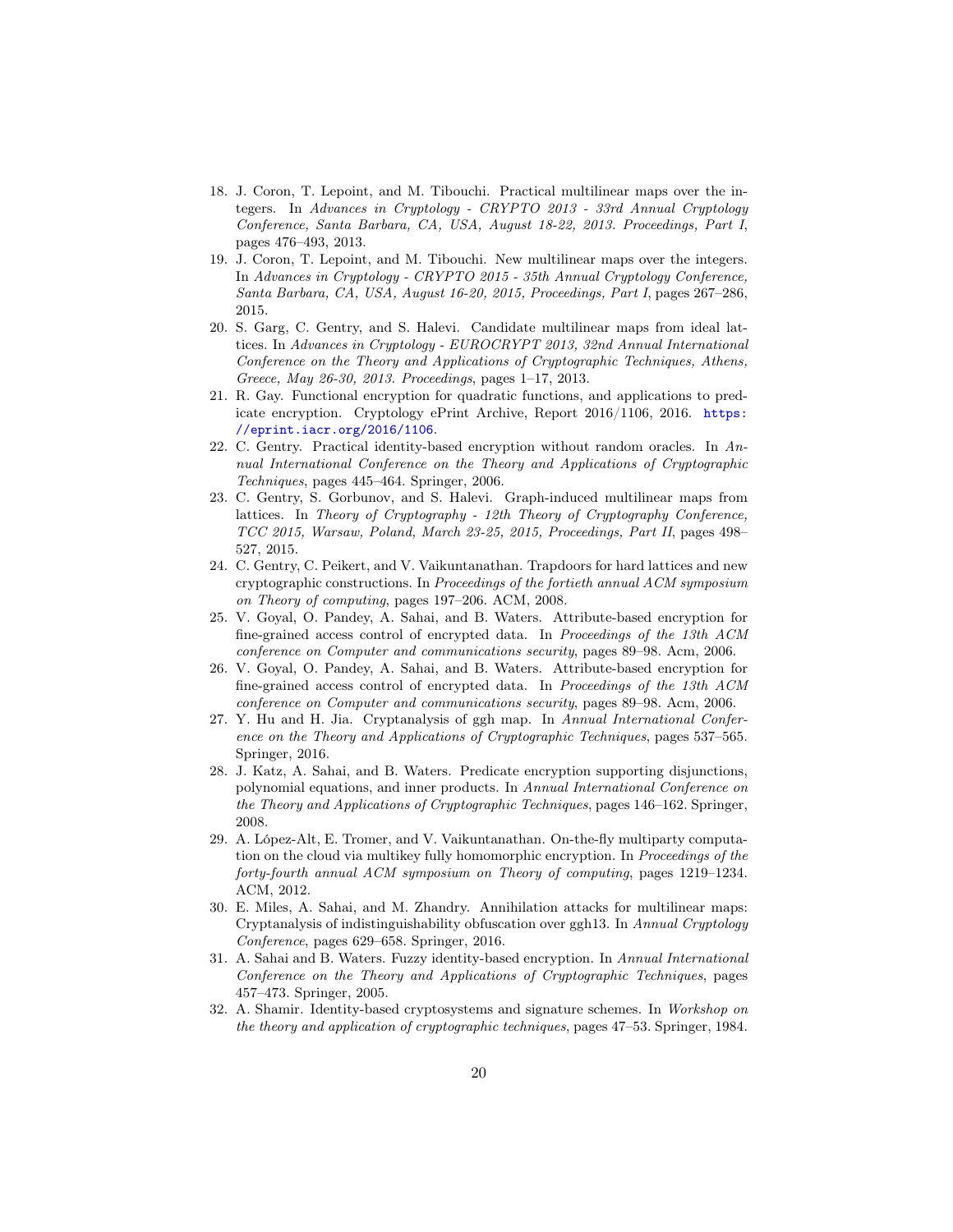## <span id="page-20-0"></span>A Security Definition for Symmetric Key Encryption

In this section, we will define the indistinguishable security for chosen plaintext attack for symmetric key encryption. We note that we are focusing on the symmetric encryption because we construct secret key functional encryption, so we don't need the public key anymore, even if there already exists the public key in concrete scheme, such as RLWE, ElG, etc. For the symmetric key scheme Sym which consists of four algorithms (Param, SkGen, Enc, Dec), we define  $T$ -message IND game (in short, T-IND game) for an integer T as follows.

<span id="page-20-2"></span>Definition 4 (T-IND Game for Symmetric Key Encryption). There are two participants in T-IND game. An adversary A wants to show that he can break the  $T$ -IND security of the scheme and a challenger  $C$  wants to make sure the  $A$ 's argument is correct. For each purpose, they proceed the following game.

- 1. C generates  $pp \leftarrow$  Param $(1^{\lambda})$ , sk  $\leftarrow$  SkGen(pp) and gives pp to A.
- 2. A chooses two set of messages  $\vec{m}^0 = (m_1^0, \dots, m_T^0)$  and  $\vec{m}^1 = (m_1^1, \dots, m_T^1)$ . Then A gives  $(\vec{m}^0, \vec{m}^1)$  to C.
- 3. C chooses random bit  $b \leftarrow \{0, 1\}$  and gives  $\vec{c} = (c_t = \textsf{Enc}(\textsf{sk}, m_t^b))_{t \in [T]}$  to A.
- 4. A outputs  $b' \in \{0,1\}$ .

We define the advantage of  $A$  in this game by

$$
\mathsf{Adv}_{\mathcal{A}}^{\mathsf{Sym}-T\text{-IND}} = |\mathsf{Pr}[b = b'] - \frac{1}{2}|.
$$

We say the symmetric key encryption scheme satisfies the T-IND security if there is no PPT adversary A such that  $\mathsf{Adv}_{\mathcal{A}}^{\mathsf{Sym-T-IND}}$  is non-negligible.

Recall that our LDE and RMod schemes have the same concept with symmetric key encryptions, so the T-IND security definition for LDE and RMod can be defined from Definition [4.](#page-20-2)

## B Proof for Lemma [5](#page-17-1)

Recall that each entry of  $\vec{c}_i \in R_p^2$  satisfies  $\langle \vec{c}_i, \mathsf{sk} \rangle = \mathbf{m}_i + 2\mathbf{e}_i$ , with  $\|\mathbf{e}_i\|_{\infty} \leq T$ . Then for every  $\vec{c}_i \otimes \vec{c}_j$ , it holds that

$$
\langle \vec{c}_i \otimes \vec{c}_j, \mathsf{sk} \otimes \mathsf{sk} \rangle = m_1 \cdot m_2 + 2e_{\mathsf{Mult}},
$$

with  $||e_{\text{Mult}}||_{\infty} = O(2N \cdot T^2)$ . We can inductively show that  $\vec{c}^{(I)} \in R_p^{d+1}$  has  $O((2N)^{\log d} \cdot T^d)$  error size.

# <span id="page-20-1"></span>C Reduction from DDH to Ring-ElG

Note that for fixed group  $G$  of prime order  $p$  with generator  $q$ , DDH assumption is that distinguishing following two distributions is hard :

$$
D_1 = \{ (g^x, g^y, g^{xy}) : x, y \in \mathbb{Z}_p \}, D_2 = \{ (g^x, g^y, g^{xy+r}) : x, y, r \in \mathbb{Z}_p \}.
$$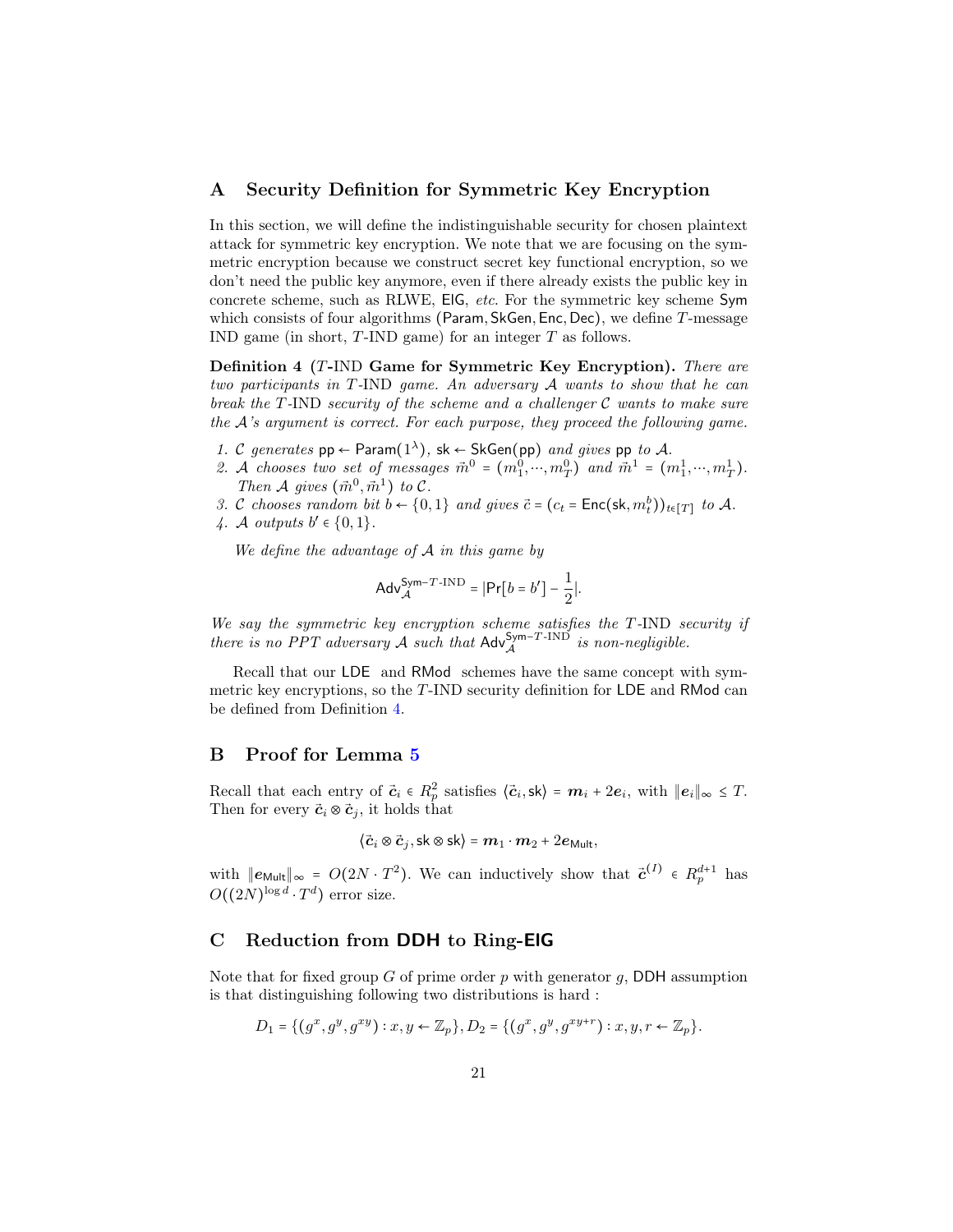We prove that IND-CPA security for Ring-ElG in our scheme defined as Section [4.1,](#page-14-0) by proving following theorem.

Theorem 2. Assuming DDH assumption, ring-Elgamal scheme ring-ElG is IND-CPA secure.

*Proof.* Suppose there exists an adversary A such that  $\mathsf{Adv}_{\mathsf{A}}^{\text{Ring-EIG-IND-CPA}}$  is non-<br>positivities. For a readerability to  $(0,1)$  suppose  $(\mathbb{A}^1, \mathbb{A}^T)$  separated from  $D$ negligible. For a random bit  $b \leftarrow \{0,1\}$ , suppose  $([x]_a, [y]_a, T)$  sampled from  $D_b$ is given. Then now we roll the challenger in IND-CPA game with  $A$ . The game proceeds as follows:

- 1. From security parameter  $\lambda$ , we choose an integer N and give  $(g, p, N)$  to A.
- 2. We randomly choose  $g = \sum_{n=1}^{N-1}$  $i=0$  $g_i X^i \leftarrow R_p.$

3. For each message query  $m = \sum_{i=1}^{N-1} m_i X^i$  given by A, we randomly choose  $i=0$  $t = \sum_{n=1}^{N-1}$  $i=0$  $t_i X^i$  from  $\mathbb{R}_p$  and compute  $g'_i = \sum_{i=1}^n a_i$  $j+k=i$  $g_j t_k$  − ∑  $j+k=N+i$  $g_j t_k \mod p$  for  $i = 0, \dots, N - 1$ . Note that  $g(X)t(X) = \sum_{N=1}^{N-1}$  $i=0$  $g_i'(X)$  in  $R_p$ . Now return  $c_{\bm{m},0} = \bm{t} \odot [y]_g, \ \vec{c}_{\bm{m}} = ((g_0' \odot T) \oplus [m_0]_g, (g_1' \odot T) \oplus [m_1]_g, \cdots, (g_{N-1}' \odot T) \oplus [m_{N-1}]_g)$ 

to A.

4. For ciphertext query,  $\mathcal A$  gives  $\boldsymbol{f}^0 = \sum_{i=1}^{N-1} f_i^0 X^i$  and  $\boldsymbol{f}^1 = \sum_{i=1}^{N-1} f_i^1 X^i$  to us, then  $i=0$   $i=0$ we randomly choose a bit  $b' \leftarrow \{0, 1\}$ ,  $t' = \sum_{i=1}^{N-1}$  $i=0$  $t'_i X^i \leftarrow R_p$  and compute  $g_i'' = \sum_i$  $j+k=i$  $g_j t'_k - \sum_{\lambda}$  $j+k=N+i$  $g_j t'_k \mod p$  for  $i = 0, \dots, N-1$ . Note that  $g(X)t'(X) =$ N−1 ∑  $i=0$  $g''_i(X)$  in  $R_p$ . Now return  $c_0 = t' \odot [y]_g, \ \vec{c} = ((g''_0 \odot T) \oplus [f^b_0]_g, (g''_1 \odot T) \oplus [f^b_1]_g, \cdots, (g''_{N-1} \odot T) \oplus [f^b_{N-1}]_g)$ 

to A. to A.

5. A returns a bit  $b''$ .

We know that  $T = [xy + r]_g$  for some r, where r is 0 or chosen from random in  $\mathbb{Z}_p$ . Also we can easily check that  $(c_{\mathbf{m},0}, \vec{c}_{\mathbf{m}}) = ([yt]_g, \textsf{EIG.E}(x\mathbf{g}, \mathbf{m}+r\mathbf{g}, yt))$ and  $c_0, \vec{c} = (\llbracket y t' \rrbracket_g, \textsf{EIG.E}(xg, f^b + rg; yt'))$ . Since  $t, t', g$  are randomly chosen, A can return the valid output.

If  $r = 0$ , then A will return  $b'' = b'$  with advantage Adv<sup>ElG−IND-CPA</sup>. Other if r is random, then A can know only the information of  $f^{\delta}$ + rg, which tells no information about  $f^b$ . Thus A will return  $b'' = b'$  with advantage 0. Therefore, we choose  $b = 1$  if  $b'' = b'$  and  $b = 0$  otherwise, then our advantage for DDH is the half of  $\mathsf{Adv}_{\mathcal{A}}^{\mathsf{EIG-IND-CPA}}$ , which is non-negligible. This contradicts to our assumption.